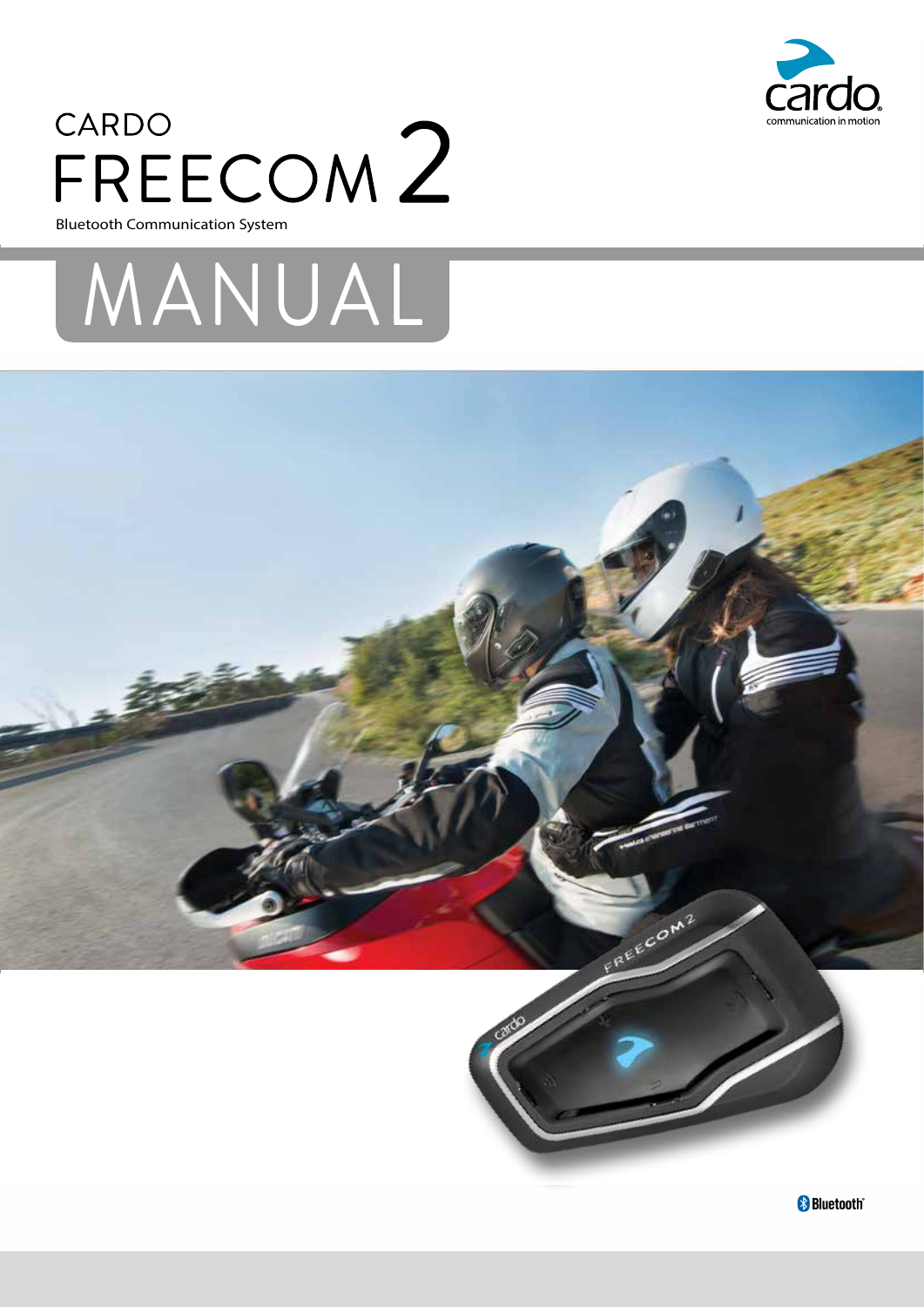



For easy reference while on the road, download the Pocket Guide from cardosystems.com/quick-guides/.

This is version 1.0 of the FREECOM 2 Manual. The latest version of the manuals in your preferred language and various tutorials can be found at cardosystems.com/product-manuals/.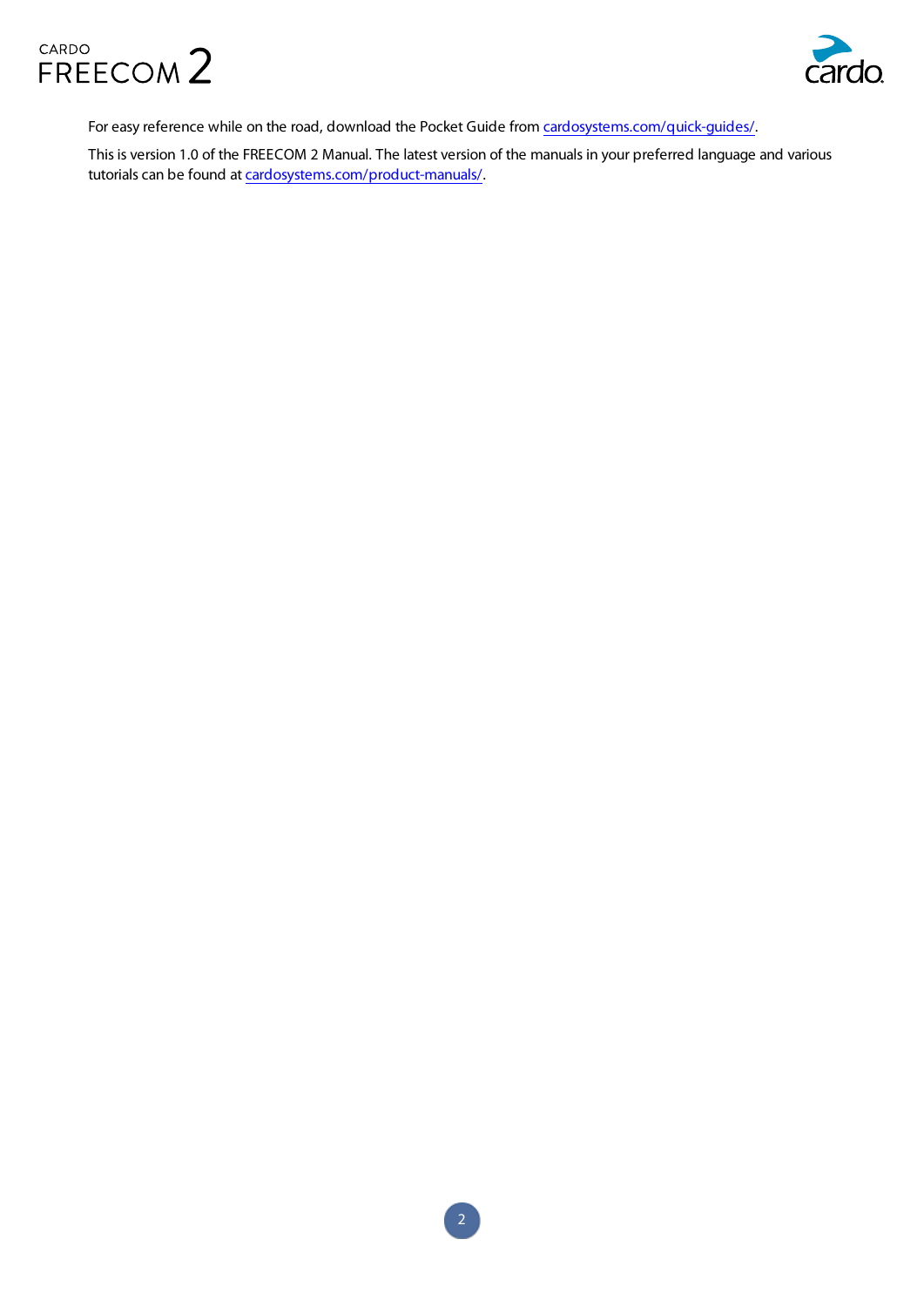

# **CONTENTS**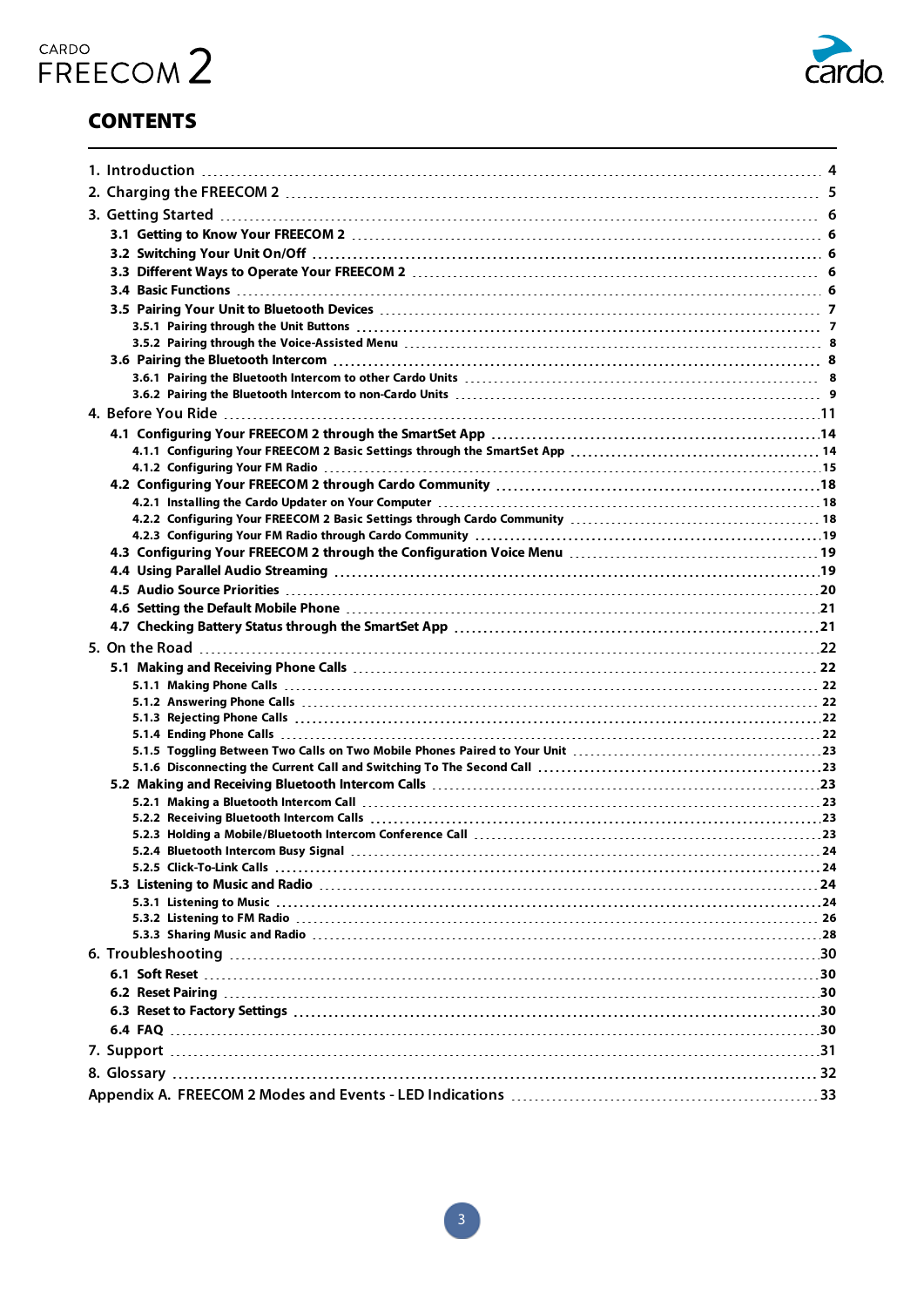



# 1. INTRODUCTION

Thank you for choosing the Cardo FREECOM 2 Bluetooth<sup>®</sup> communication and entertainment system for motorcycle helmets.

This Manual describes the features of your FREECOM 2 and how to use them.

We wish you a great FREECOM 2 experience and encourage you to write to us at support@cardosystems.com regarding any questions, suggestions or comments you may have.

If you have not yet installed the FREECOM 2 unit in your helmet, please install it as described in the Installation Guide provided in the package.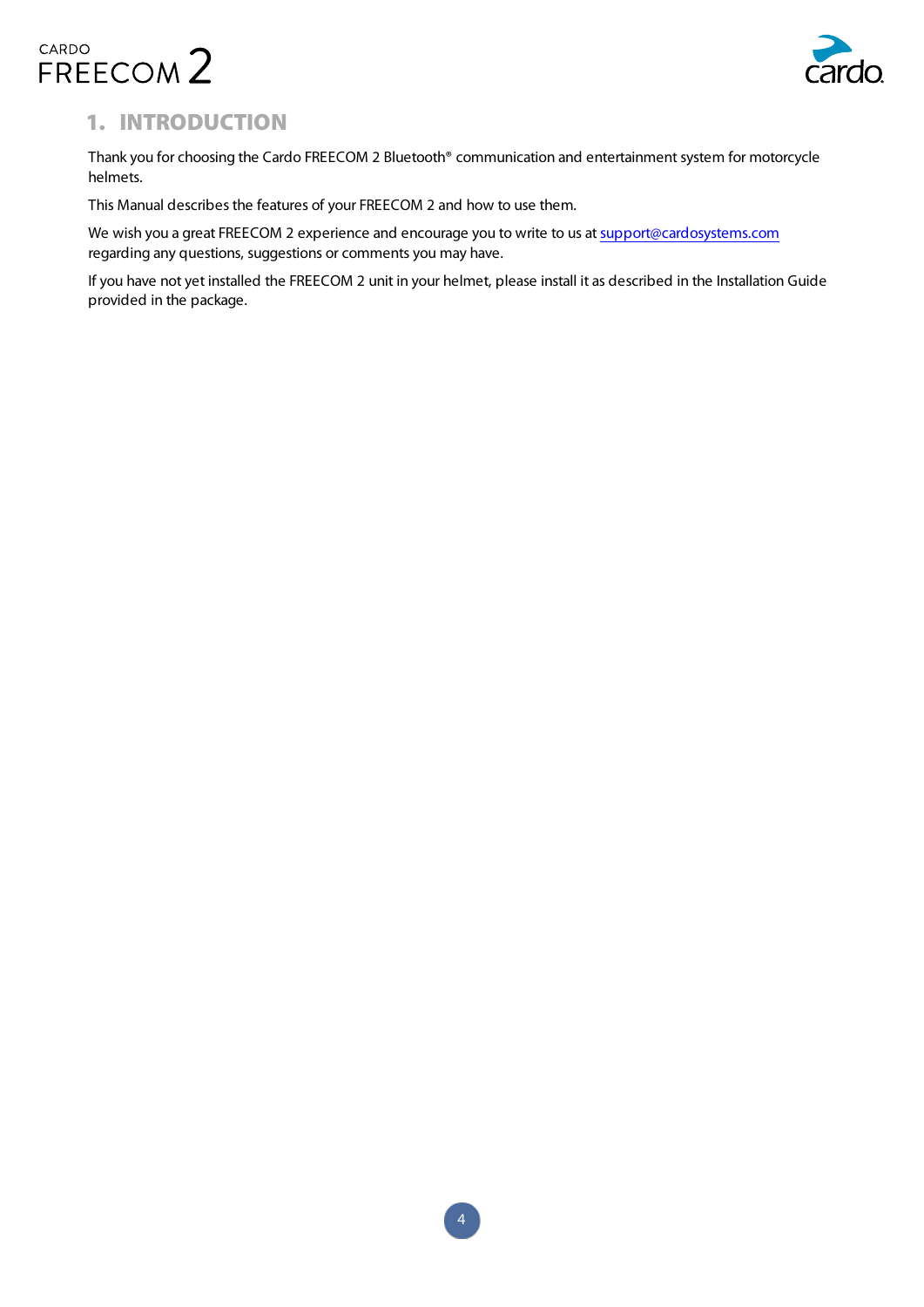

# 2. CHARGING THE FREECOM 2

Make sure that your FREECOM 2 battery is charged for at least 4 hours before initial use.

## To charge the FREECOM 2:

1. Using the supplied USB cable, connect your computer or a wall charger to the FREECOM 2 USB port.



- Charging with the wall charger is faster than via a computer USB port.
- Charging your unit switches it off automatically. To use your unit while it is being charged, switch it on. (see Switching Your Unit On/Off on page 6).

During charging, the LED indicates charging status as follows:

- red LED on charging
- red LED off charging complete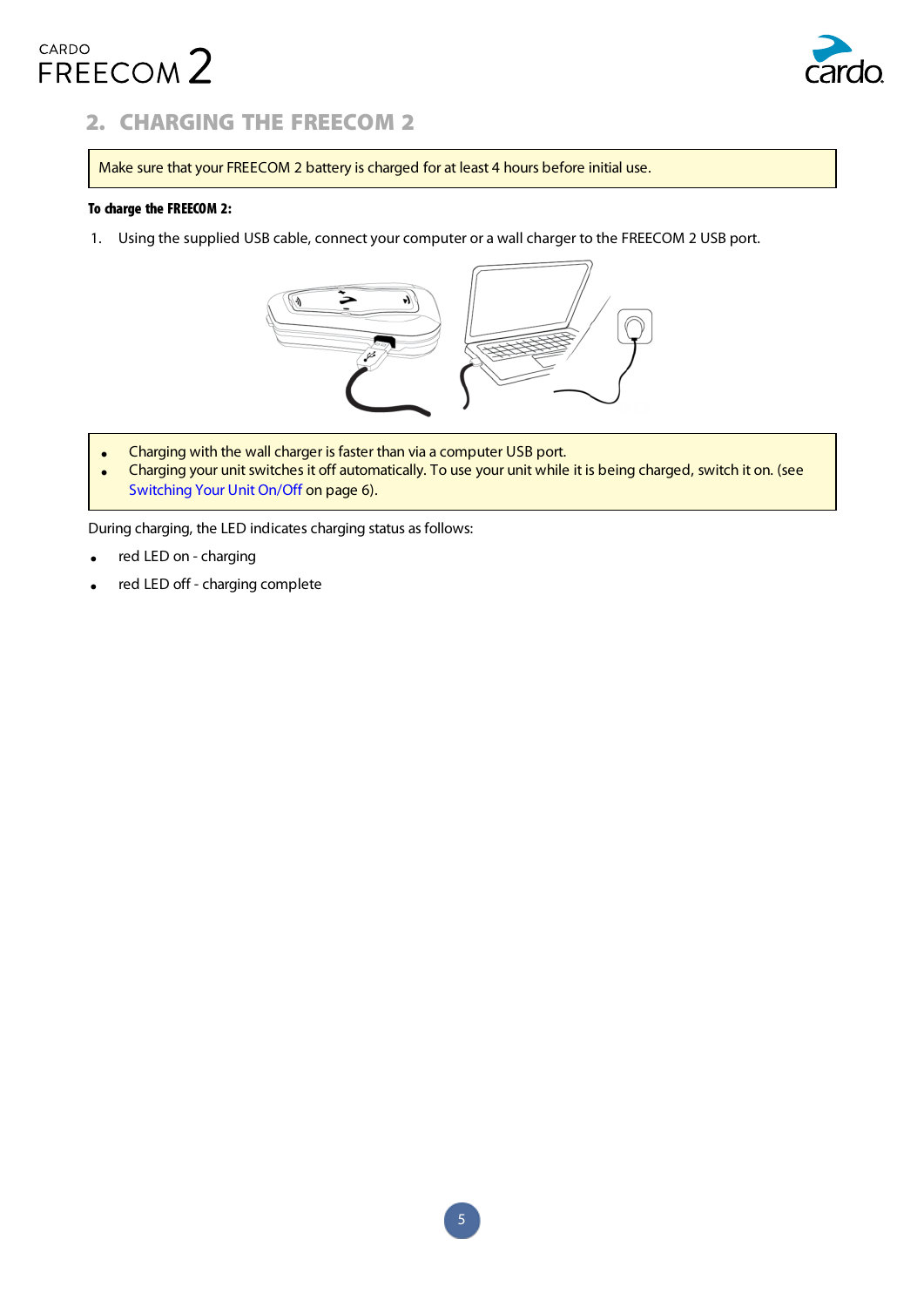



# **3. GETTING STARTED**

# 3.1 GETTING TO KNOW YOUR FREECOM 2



#### 3.2 SWITCHING YOUR UNIT ON/OFF

#### To switch your FREECOM 2 on:

Press  $\bigcirc$  and  $\bigcirc$  for 1 second. The speaker plays an ascending tone and a voice message "Hello FREECOM 2".

In all battery states, the LED flashes blue three times repeatedly, confirming that your FREECOM 2 is on.

#### To switch your FREECOM 2 off:

Tap  $\binom{3}{2}$  and  $\binom{3}{2}$ .

In all battery states, the LED flashes red three times repeatedly, confirming that your FREECOM 2 is switching off. The speaker plays a descending tone and a voice message "Goodbye".

Connecting your unit to a charger switches off the unit.

#### 3.3 DIFFERENT WAYS TO OPERATE YOUR FREECOM 2

You can operate the various features by any of the following methods:

- Pressing a button or combination of buttons on the unit.
- Using the SmartSet app on your mobile device (once it is paired with the unit).
- Using the Voice-Assisted Menu in combination with unit buttons. or with the VOX (voice activation). VOX is for hands free operation of your FREECOM 2. You can say a word or phrase loudly when the voice-assisted menu reaches the function you want to use and your FREECOM 2 performs that function. You can also adjust VOX sensitivity for the microphone, see Configuring Your FREECOM 2 Basic Settings through the SmartSet App on page 14.

LEDs, tones and voice announcements quide you while using the functions of your FREECOM 2, as described in FREECOM 2 Modes and Events - LED Indications on page 33.

This manual describes the most suitable method or methods to operate each feature.

# **3.4 BASIC FUNCTIONS**

#### To turn the volume up for current audio source:

 $\bullet$  Tap  $\bigoplus$ .

With each tap, a louder tone is played on the speaker until you reach the maximum volume, as indicated by the maximum volume tone.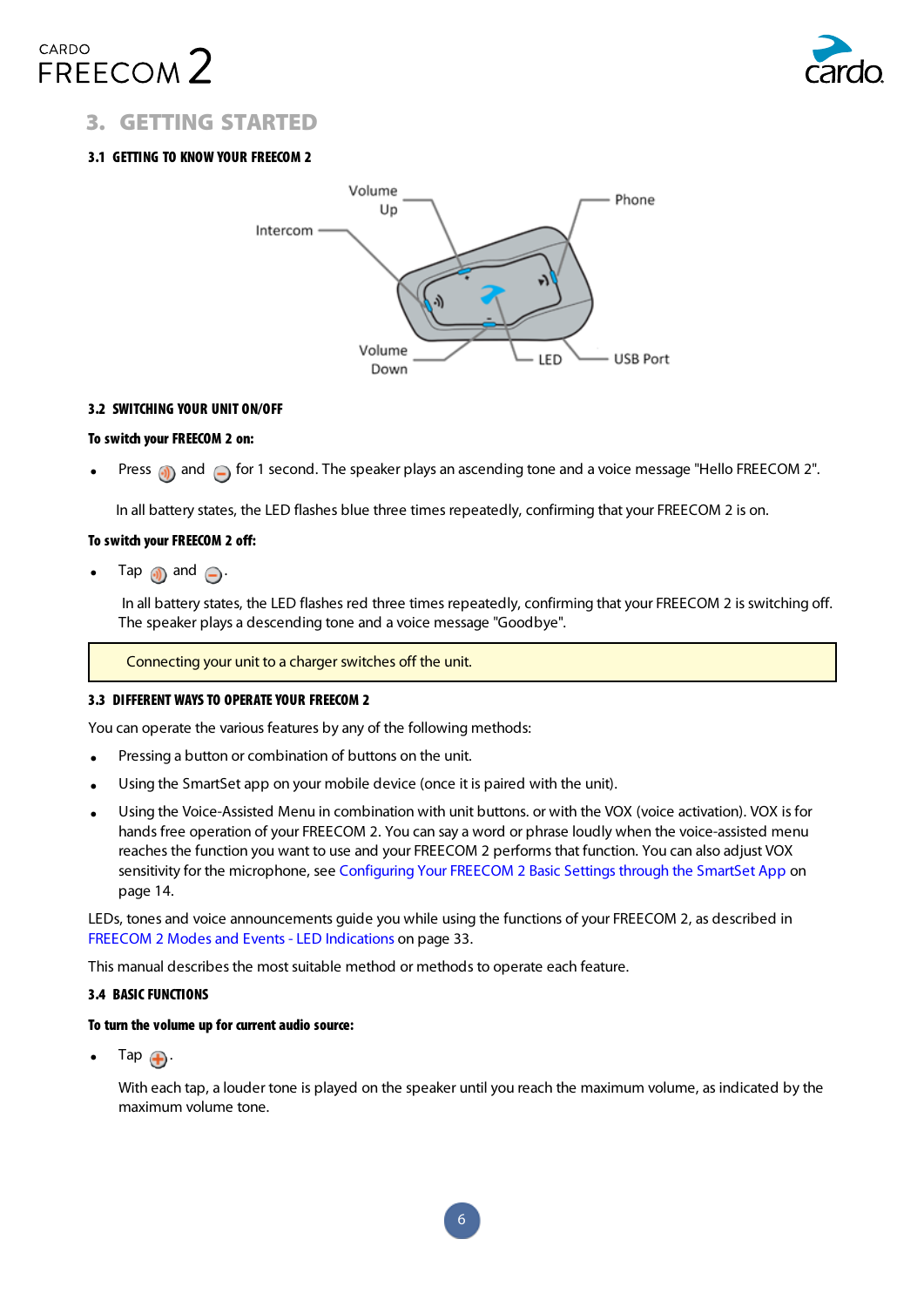



#### To turn the volume down for current audio source:

• Tap  $\bigcirc$ .

With each tap, a quieter tone is played on the speaker until you reach the minimum volume, as indicated by the minimum volume tone.

#### To mute the microphone completely and lower the speaker volume to the minimal level when an audio source is active:

Tap  $\bigoplus$  and  $\bigoplus$ .

A descending tone is played on the speaker.

Automatic Gain Control (AGC) adjusts your speaker volume according to ambient noise and riding speed. To adjust AGC sensitivity, see Configuring Your FREECOM 2 Basic Settings through the SmartSet App on page 14.

#### 3.5 PAIRING YOUR UNIT TO BLUETOOTH DEVICES

Your FREECOM 2 has two Bluetooth channels for connection to Bluetooth devices such as mobile phones, GPS devices and Bluetooth music players with A2DP.

To connect your FREECOM 2 to a Bluetooth device, you must first pair them while in Standby (see FREECOM 2 Modes and Events - LED Indications on page 33). Once paired, they automatically recognize each other whenever they are within range.

#### **BUTTONS IN THROUGH THE UNIT BUTTONS**

If you are pairing more than one device, Cardo recommends that you pair the mobile phone to channel 1, and the additional device (such as GPS, music player or additional mobile phone) to channel 2.

#### To pair Bluetooth channel 1 to a mobile phone:

- 1. Enable Bluetooth on the mobile phone.
- 2. Press  $\bigodot$  for 5 seconds. The LED flashes red and blue.
- 3. Search for Bluetooth devices on your mobile phone as described in your phone's instructions.
- 4. After a few seconds the phone lists your FREECOM 2. Select it.
- 5. If prompted for a PIN or Passkey, enter 0000 (four zeros).
- 6. The phone confirms that pairing has succeeded and the LED flashes purple for 2 seconds.

#### To pair Bluetooth channel 2 to another Bluetooth device:

- 1. Enable Bluetooth on the device (such as mobile phone, GPS device, music player).
- 2. Press  $\bigodot$  for 5 seconds. The LED flashes red and blue.
- 3. Tap  $\bigcirc$  twice. The LED starts flashing red and green.

If you are pairing a GPS device, make sure you perform the next step.

- 4. If you are pairing a GPS device, tap  $\bigoplus$ . The LED flashes slower.
- 5. On the device you are pairing, search for Bluetooth devices (as described in its instructions).
- 6. After a few seconds the device lists your FREECOM 2. Select it.
- 7. If prompted for a PIN or Passkey, enter 0000 (four zeros).
- 8. The device confirms that pairing has succeeded and the LED flashes purple for 2 seconds.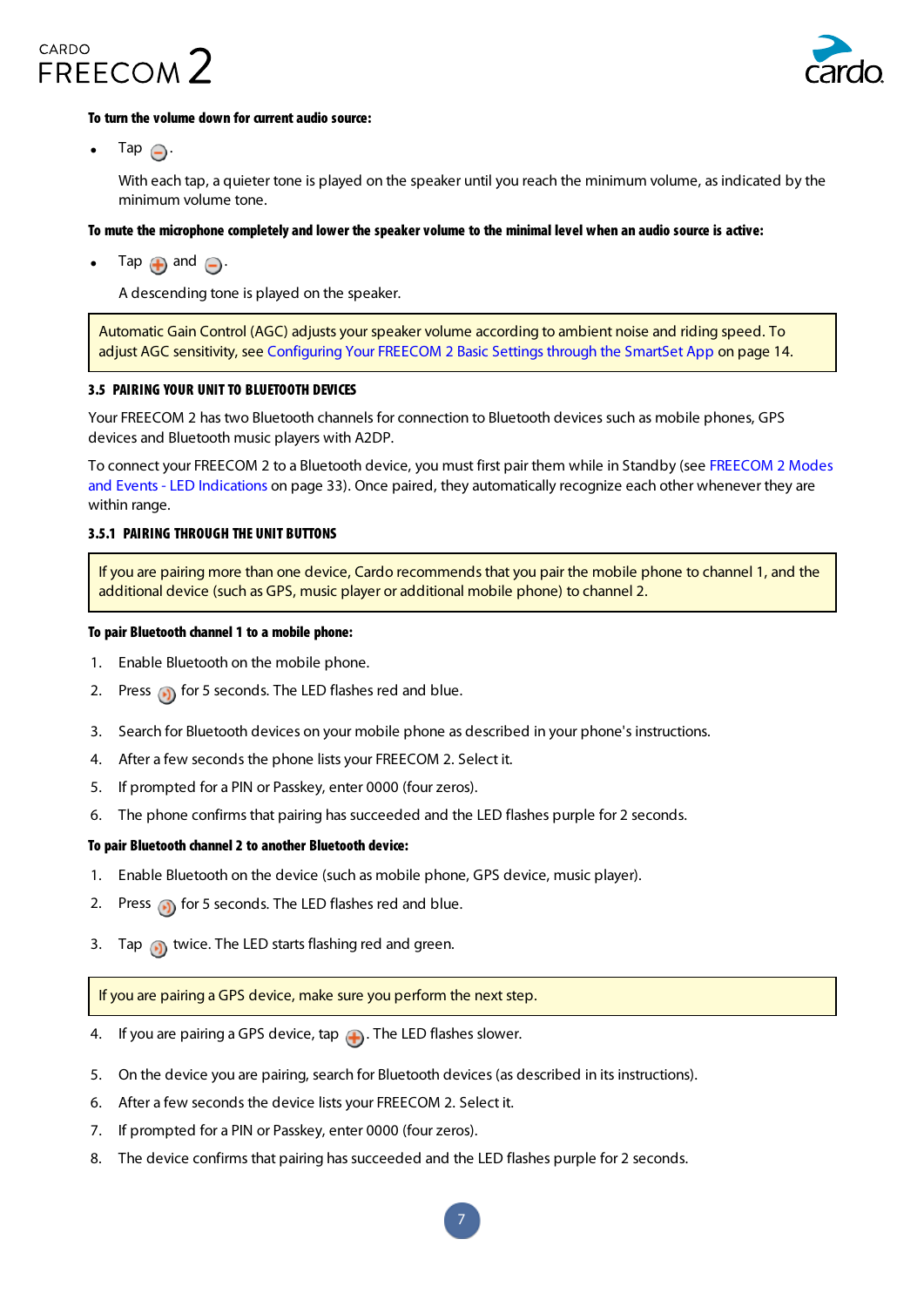

- If pairing is not completed within 2 minutes, the unit automatically returns to Standby.
- If you have paired two different mobile phones directly to your FREECOM 2, set one as default for making calls (see Setting the Default Mobile Phone on page 21).
- Not all Bluetooth mobile phones broadcast Bluetooth Stereo music (A2DP), even if the phone has an MP3 player function. Consult your mobile phone's user manual for more information.
- Not all Bluetooth GPS devices allow connection to Bluetooth audio devices. Consult your GPS User Manual for more information.

#### To cancel the pairing process:

Press  $\odot$  for 2 seconds. The LED stops flashing red and blue or red and green.

#### To reset all Bluetooth device pairing:

Press  $\binom{3}{2}$  and  $\binom{3}{2}$  for 5 seconds.

. In all battery states, the LED flashes purple slowly five times, confirming that pairing has been reset.

Resetting all Bluetooth device pairing also resets all Bluetooth intercom pairing.

#### 3.5.2 PAIRING THROUGH THE VOICE-ASSISTED MENU

#### To pair your FREECOM 2 with devices through the voice-assisted menu:

- 1. Tap  $\bigcirc$  and  $\bigcirc$ .
- 2. When the voice-assisted menu reaches "Advanced Features", tap  $\binom{1}{1}$  or use VOX.
- 3. When the voice-assisted menu reaches the required option, tap  $\binom{3}{2}$  or use VOX.
- To reset all Bluetooth pairing, select the menu option "Reset Mobiles and GPS Pairing".

#### 3.6 PAIRING THE BLUETOOTH INTERCOM

The FREECOM 2 allows full-duplex Bluetooth intercom communication for chatting with another rider on Cardo or non-Cardo units.

To connect your unit to another unit with a Bluetooth intercom, you must first pair their channels.

- Pairing a channel replaces any existing paired unit on that channel with the new unit.
- If you have purchased the FREECOM 2 MultiSet, the retail package contains two pre-paired units.
- Your FREECOM 2 is compatible with most Cardo models for Bluetooth intercom calls. In addition, it is also compatible with the Schuberth SRC-System<sup>™</sup>. For details on how to pair and use your FREECOM 2 with other Cardo units, go to www.cardosystems.com/freecomcompatibility.

#### 3.6.1 PAIRING THE BLUETOOTH INTERCOM TO OTHER CARDO UNITS

## To pair your Unit with Cardo units through the unit buttons:

- 1. Confirm your unit is in Standby mode (LED flashes slowly).
- 2. On your unit, press  $\binom{n}{k}$  for 5 seconds. The LED flashes red.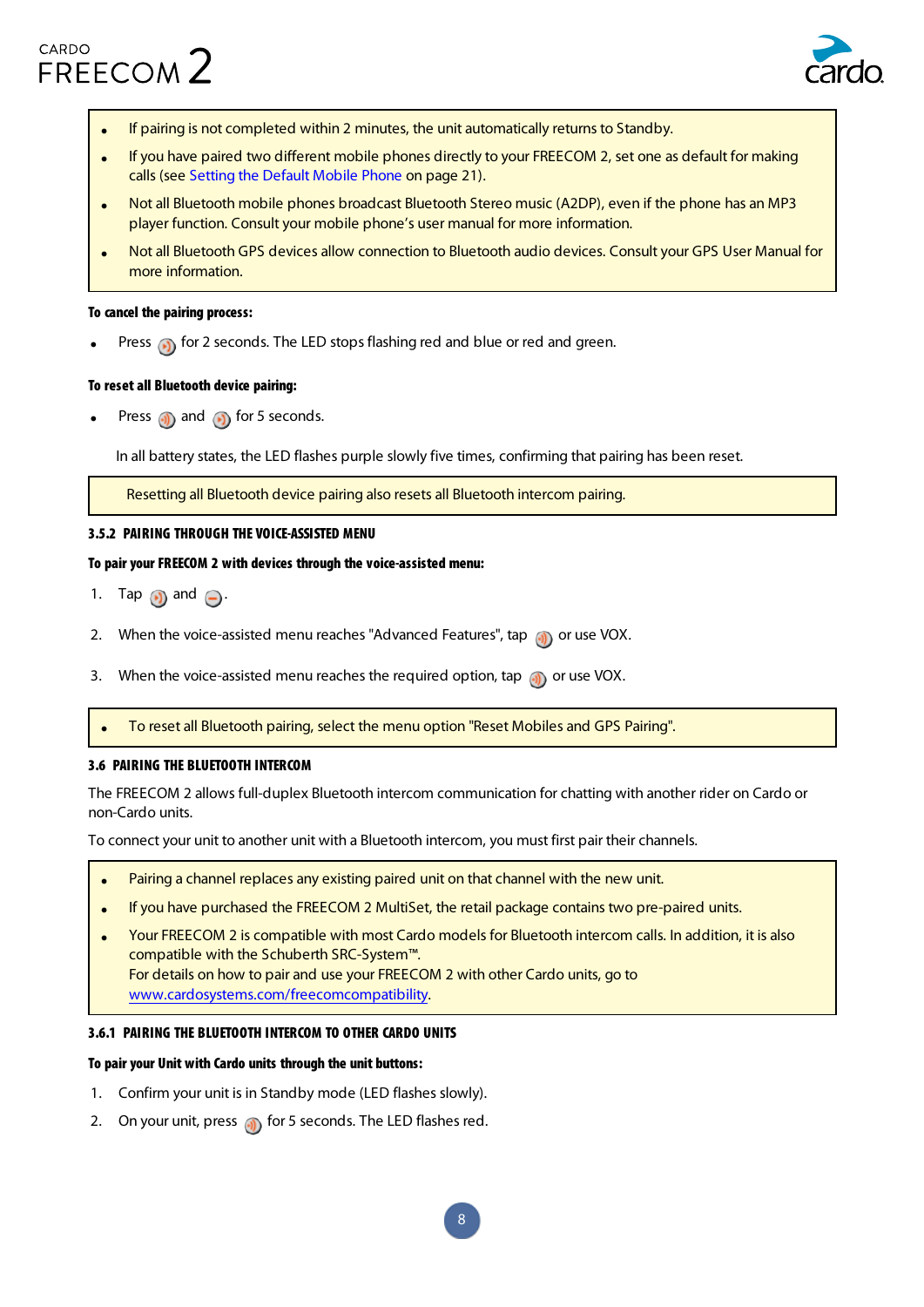

- 3. On the other Cardo unit, activate Bluetooth intercom pairing mode (see the other Cardo unit user manual at .cardosystems.com/product-manuals/)
- 4. The unit confirms that pairing has succeeded and the LED flashes for 2 seconds.
	- To cancel the pairing process, press @ for 2 seconds. The LED stops flashing.
- If pairing is not completed within 2 minutes, the unit automatically returns to Standby.
- To reset all Bluetooth intercom pairing while in Bluetooth intercom pairing mode:
	- Press  $\binom{m}{n}$  and  $\binom{m}{n}$  for 2 seconds. The LED flashes purple 5 times slowly, confirming that pairing has been . reset

## To pair your FREECOM 2 with Cardo units through the SmartSet app:

- 1. Confirm your unit is in Standby mode (LED flashes slowly).
- 1. Open the SmartSet app and tap
- 2. Tap **Bluetooth**.
- 3. Under **Riders**, tap **Add** (or **Change** if you are changing to whom the channel is paired) and follow the on screen menus.
- 4. On the other Cardo unit, activate Bluetooth intercom mode (see the other Cardo unit user manual at cardosystems.com/product-manuals/).
- 5. The unit confirms that pairing has succeeded and the LED flashes for 2 seconds.
- To reset all Bluetooth intercom pairing, tap Delete all.

#### To pair your FREECOM 2 with Cardo units through the voice-assisted menu:

- 1. Confirm your unit is in Standby mode (LED flashes slowly).
- 2. Tap  $\odot$  and  $\odot$ .
- 3. When the voice-assisted menu reaches "Advanced Features", tap (a) or use VOX.
- 4. When the voice-assisted menu reaches "Pair Intercom Channel A", tap on use VOX.
- 5. On the other Cardo unit, activate Bluetooth intercom pairing mode (see the other Cardo unit user manual at cardosystems.com/product-manuals/).
- 6. The unit confirms that pairing has succeeded and the LED flashes for 2 seconds.

# 3.6.2 PAIRING THE BLUETOOTH INTERCOM TO NON-CARDO UNITS

The Cardo gateway enables Cardo units to connect to non-Cardo units over Bluetooth.

#### To pair your FREECOM 2 with non-Cardo units through the unit buttons:

- 1. Confirm your unit is in Standby mode (LED flashes slowly).
- 2. On your unit, press  $\binom{n}{2}$  for 5 seconds. The LED flashes red.
- 3. Tap  $\bigcirc$  to activate the Cardo gateway. The LED flashes red and blue.
- 4. On the non-Cardo unit, activate Bluetooth mobile pairing mode (see the non-Cardo unit user manual).
- 5. The unit confirms that pairing has succeeded and the LED flashes purple for 2 seconds.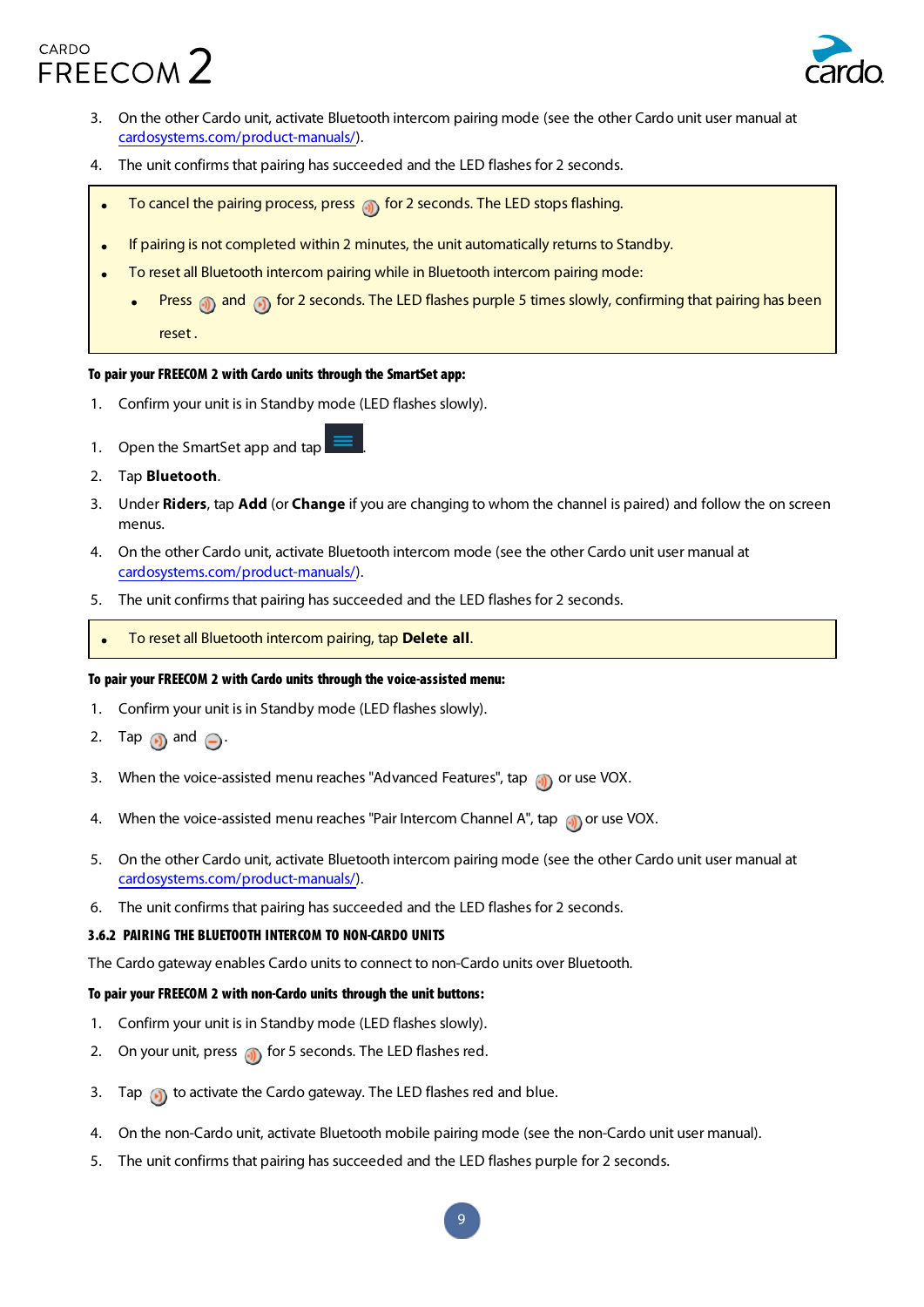

- To cancel the pairing process, press (a) for 2 seconds. The LED stops flashing.
- If pairing is not completed within 2 minutes, the unit automatically returns to Standby.
- To reset all Bluetooth intercom pairing while in Bluetooth intercom pairing mode:
	- Press  $\binom{m}{k}$  and  $\binom{m}{k}$  for 2 seconds. The LED flashes purple 5 times slowly, confirming that pairing has been . reset

#### To pair your FREECOM 2 with non-Cardo units through the SmartSet app:

- 1. Confirm your unit is in Standby mode (LED flashes slowly).
- 2. Open the SmartSet app and tap
- 3. Tap **Bluetooth**.
- 4. Under Riders, tap Add (or Change if you are changing to whom the channel is paired) and follow the on screen menus.
- 5. On the non-Cardo unit, activate Bluetooth mobile pairing mode (see the non-Cardo unit user manual).
- 6. The unit confirms that pairing has succeeded and the LED flashes purple for 2 seconds.

#### To pair your FREECOM 2 with non-Cardo units through the voice-assisted menu:

- 1. Confirm your unit is in Standby mode (LED flashes slowly).
- 2. Tap  $\bigcirc$  and  $\bigcirc$ .
- 3. When the voice-assisted menu reaches "Advanced Features", tap  $\binom{1}{1}$  or use VOX.
- 4. When the voice-assisted menu reaches "Pair Cardo Gateway", tap  $\binom{1}{1}$  or use VOX.
- 5. On the non-Cardo unit, activate Bluetooth mobile pairing mode (see the non-Cardo unit user manual).
- 6. The unit confirms that pairing has succeeded and the LED flashes purple for 2 seconds.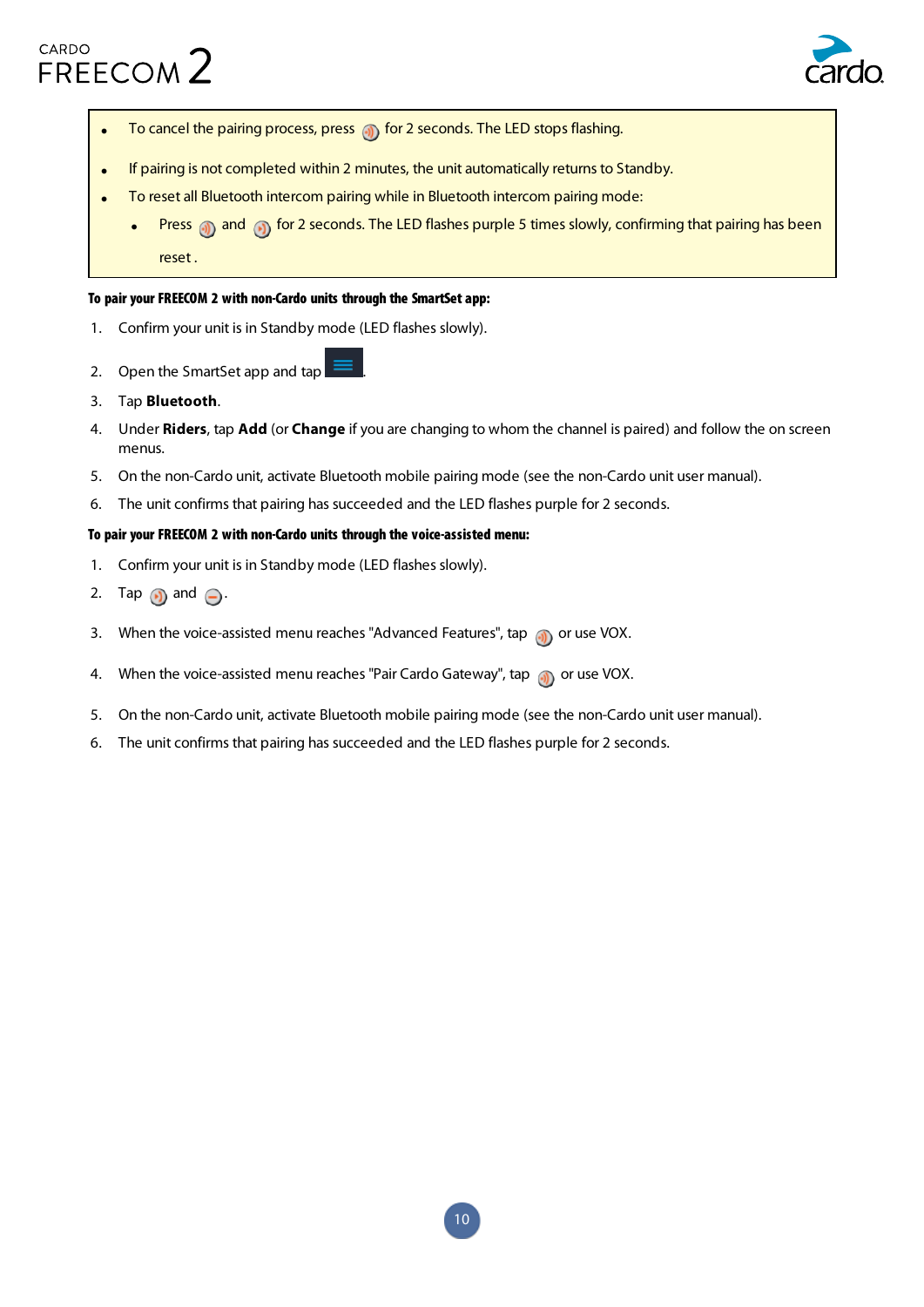

# **4. BEFORE YOU RIDE**

Get the most out of your FREECOM 2 by changing the settings and customizing your unit according to your own personal preferences, using either of the following methods:

- SmartSet App on iOS / Android (see Configuring Your FREECOM 2 through the SmartSet App on page 14).
- Cardo Community on Windows / Mac minimum requirements Windows® 7 / Mac OS X 10.8 (see Configuring Your FREECOM 2 through Cardo Community on page 18).
- Unit buttons.
- Configuration voice menu on your device.

Cardo recommends customizations and settings before getting out on the road.

|                                                       |                       |                                                                                                                                                                                                                                           | <b>SmartSet App</b> | <b>Cardo</b>     | <b>Configuration Voice</b> |
|-------------------------------------------------------|-----------------------|-------------------------------------------------------------------------------------------------------------------------------------------------------------------------------------------------------------------------------------------|---------------------|------------------|----------------------------|
| <b>Object</b>                                         | <b>Default Value</b>  | <b>Description</b>                                                                                                                                                                                                                        | (iOS/Android)       | <b>Community</b> | <b>Menu</b>                |
| <b>AGC sensitivity</b><br>(Off/Low/Medium/High)       | Medium                | AGC<br>automatically<br>adjusts speaker<br>volume according<br>to ambient noise<br>and riding speed.<br>For example,<br>when set to Low,<br>higher ambient<br>noise will cause<br>the volume<br>increase to kick in<br>at a higher level. | $\checkmark$        | ✓                | ✓                          |
| <b>Audio priority</b><br>(A2DP/Bluetooth<br>intercom) | Bluetooth<br>intercom | Priority of audio<br>source playing<br>through speakers.<br>Either music is<br>not interrupted<br>by an intercom<br>call, or vice-versa.                                                                                                  | $\checkmark$        | $\checkmark$     | $\checkmark$               |
| <b>Background Audio</b><br><b>Level</b>               | N/A                   | Sets the<br>background<br>audio volume<br>when parallel<br>audio streaming<br>is on (see Parallel<br>audio streaming<br>(Enable/Disable)<br>below).                                                                                       | ✓                   | $\pmb{\times}$   | $\pmb{\times}$             |
| <b>Bluetooth friendly</b><br>name                     | FREECOM 2             | Sets the name<br>that appears on<br>your phone while<br>pairing and in the<br>SmartSet app.                                                                                                                                               | ✓                   | $\checkmark$     | $\pmb{\times}$             |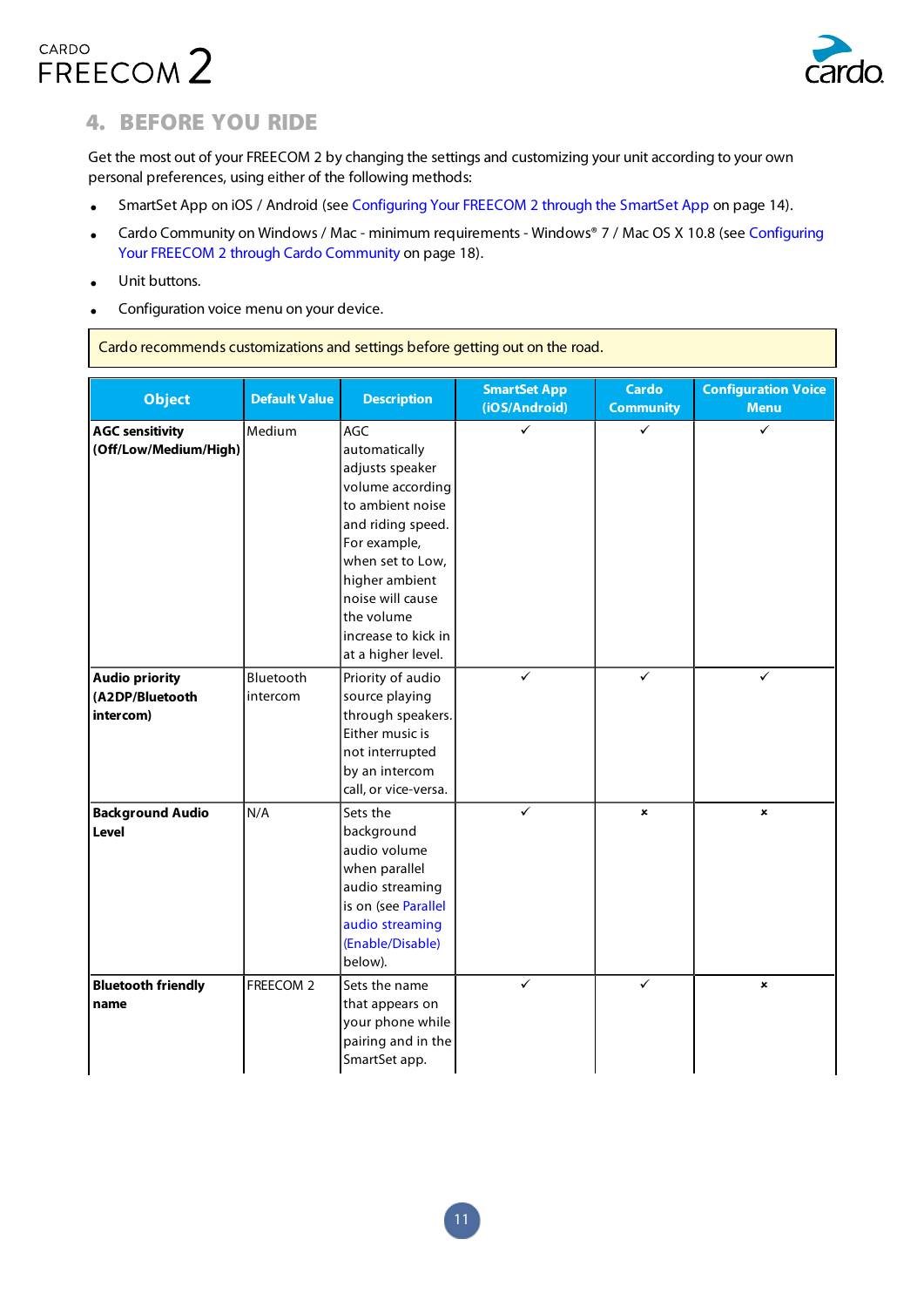

| <b>Object</b>                                     | <b>Default Value</b>        | <b>Description</b>                                                                                                                                                                                                                                               | <b>SmartSet App</b><br>(iOS/Android) | <b>Cardo</b><br><b>Community</b> | <b>Configuration Voice</b><br><b>Menu</b> |
|---------------------------------------------------|-----------------------------|------------------------------------------------------------------------------------------------------------------------------------------------------------------------------------------------------------------------------------------------------------------|--------------------------------------|----------------------------------|-------------------------------------------|
| <b>Click-to-Link settings</b><br>(Enable/Disable) | Enable                      | Spontaneous way<br>to instantly<br>initiate one-on-<br>one intercom calls<br>with a Cardo<br>passenger/nearby<br>rider, without<br>being paired.                                                                                                                 | ✓                                    | ✓                                | ✓                                         |
| <b>Download the latest</b><br>firmware upgrade    | N/A                         | Stay up-to-date<br>by downloading<br>software updates<br>whenever a new<br>version is<br>available (, see<br><b>Configuring Your</b><br><b>FREECOM 2 Basic</b><br><b>Settings through</b><br>Cardo<br><b>Community on</b><br>page 18.                            | $\pmb{\times}$                       | $\checkmark$                     | $\pmb{\times}$                            |
| <b>FM Band</b>                                    | According to<br>Your Region | If you are in<br>Japan, select<br>Japan. Otherwise,<br>select Worldwide.                                                                                                                                                                                         | ✓                                    | ✓                                | $\pmb{\times}$                            |
| Language                                          | According to<br>Your Region | Voice<br>announcements<br>and voice-<br>assisted menus<br>language (see<br>"Spoken Status<br>Announcements"<br>below).<br>To select a<br>language that<br>is not in your<br>region, you<br>must first<br>change your<br>region<br>through<br>Cardo<br>Community. | $\checkmark$                         | $\checkmark$                     | ✓                                         |
| <b>Mobile priority</b>                            | Mobile 1                    | If you paired your<br>unit to two<br>mobile phones,<br>you must set one<br>of them as the<br>default phone for<br>outgoing calls.                                                                                                                                | ✓                                    | ×                                | $\pmb{\times}$                            |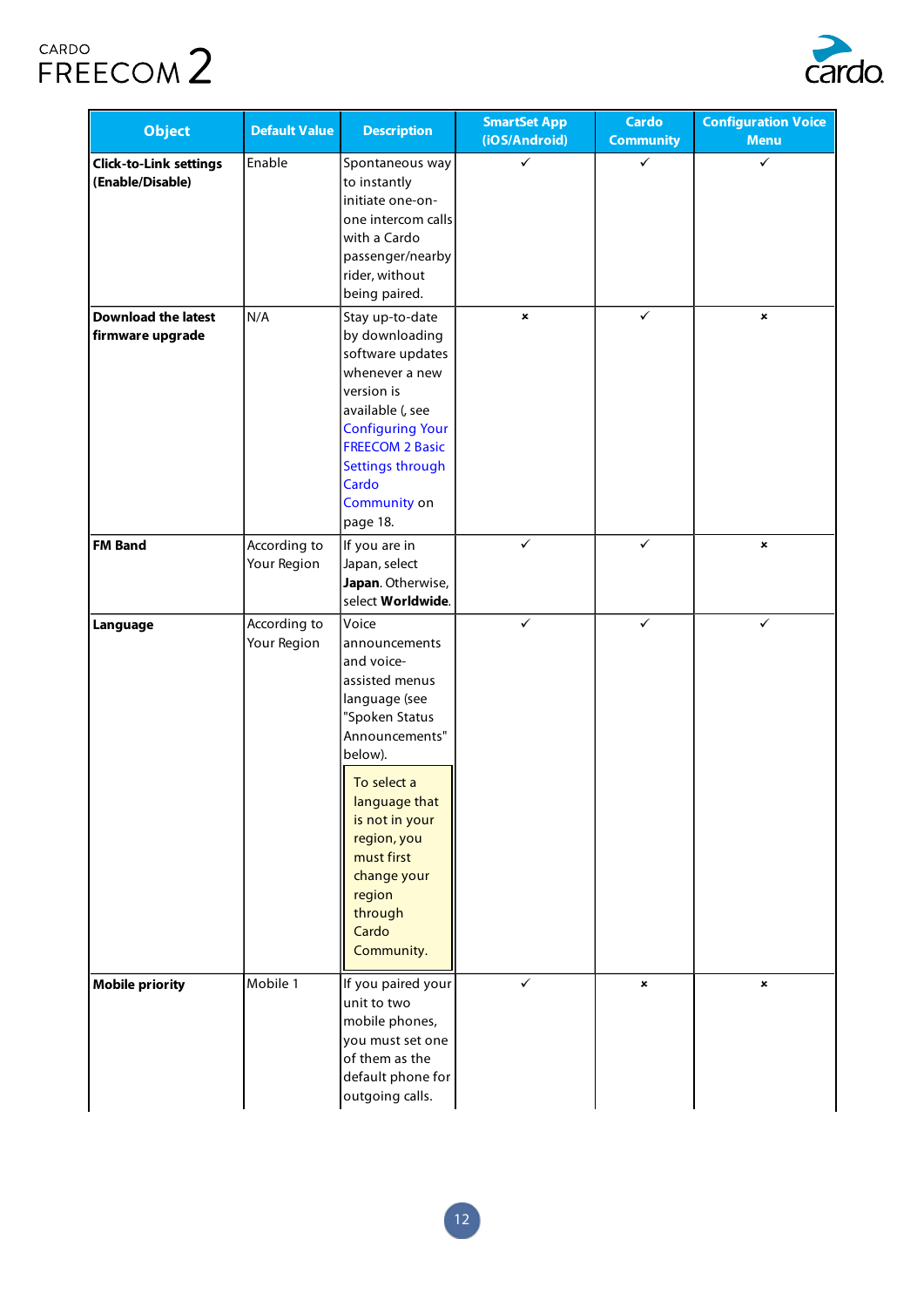

| <b>Object</b>                                                              | <b>Default Value</b> | <b>Description</b>                                                                                                                                                                                           | <b>SmartSet App</b><br>(iOS/Android) | <b>Cardo</b><br><b>Community</b> | <b>Configuration Voice</b><br><b>Menu</b> |
|----------------------------------------------------------------------------|----------------------|--------------------------------------------------------------------------------------------------------------------------------------------------------------------------------------------------------------|--------------------------------------|----------------------------------|-------------------------------------------|
| <b>Parallel audio</b><br>streaming<br>(Enable/Disable)                     | Enable               | You can hear two<br>audio sources<br>simultaneously.<br>For example, hear<br>GPS while<br>listening to music.<br><b>Limitations</b><br>may apply<br>when using<br>certain iOS<br>devices.                    | ✓                                    | ✓                                | ✓                                         |
| <b>RDS (Enable/Disable)</b>                                                | Disable              |                                                                                                                                                                                                              | ✓                                    | ✓                                | ✓                                         |
| Set speed dial numbers                                                     | Empty                | Pre-set phone<br>numbers for<br>automatic dialing.                                                                                                                                                           |                                      | ✓                                | $\pmb{\times}$                            |
| Set the 6 FM radio<br>presets                                              | 107.5                | Pre-set FM radio<br>stations.                                                                                                                                                                                | ✓                                    | $\checkmark$                     | $\pmb{\times}$                            |
| Enable<br><b>Spoken Status</b><br><b>Announcements</b><br>(Enable/Disable) |                      | Voice<br>announcements<br>inform you to<br>whom or to what<br>device you are<br>connected.                                                                                                                   | ✓                                    |                                  | ✓                                         |
| <b>VOX activation</b><br>(Enable/Disable)                                  | Enable               | Enables voice<br>activation of<br>certain features<br>for hands-free<br>operation.                                                                                                                           | ✓                                    | $\checkmark$                     | ✓                                         |
| <b>VOX sensitivity</b><br>(Low/Medium/High)                                | Medium               | Adjusts your<br>microphone<br>sensitivity for<br>voice activation<br>while riding. For<br>example, in high<br>ambient noise<br>situations, setting<br>VOX sensitivity to<br>low requires<br>speaking loudly. | ✓                                    | $\checkmark$                     | $\checkmark$                              |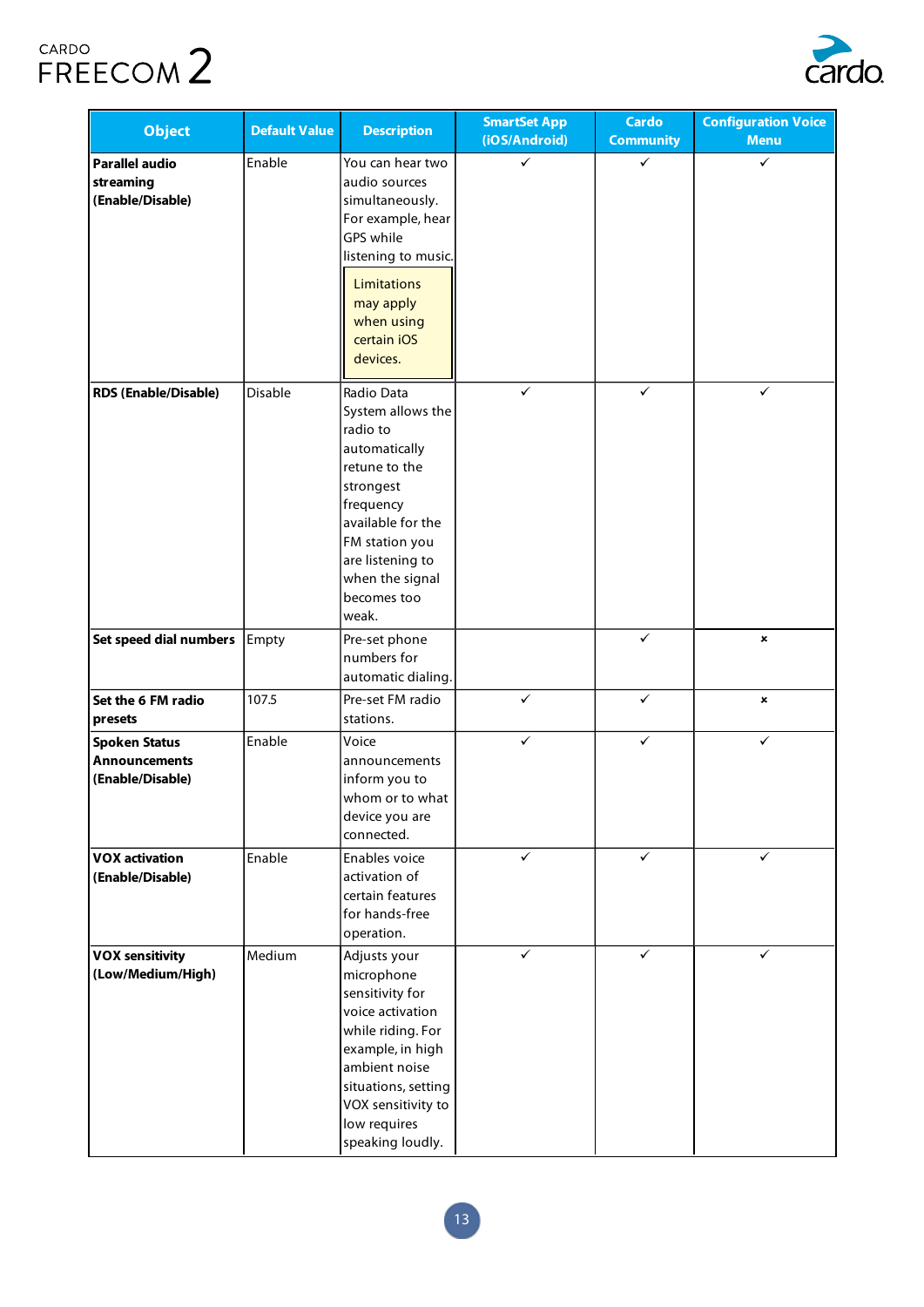

AGC and VOX performance vary based on environmental conditions, including riding speed, helmet type and ambient noise. For improved performance, minimize the wind impact on the microphone by closing the visor and using the large microphone sponge.

## 4.1 CONFIGURING YOUR FREECOM 2 THROUGH THE SMARTSET APP

You can configure your FREECOM 2 through your mobile phone by installing the SmartSet app available at Google Play Store and Apple App Store.

The minimum operating system requirements for the SmartSet app are:

- Android: 4.0 and higher
- IOS: 8 and higher

### 4.1.1 CONFIGURING YOUR FREECOM 2 BASIC SETTINGS THROUGH THE SMARTSET APP

#### To configure your FREECOM 2 through the SmartSet app:

- 1. Make sure that your unit is paired to the mobile device on which the SmartSet app is installed.
- 2. Open the SmartSet app and tap



3. The following screen appears.



4. Use the appropriate menu to configure your FREECOM 2 settings:

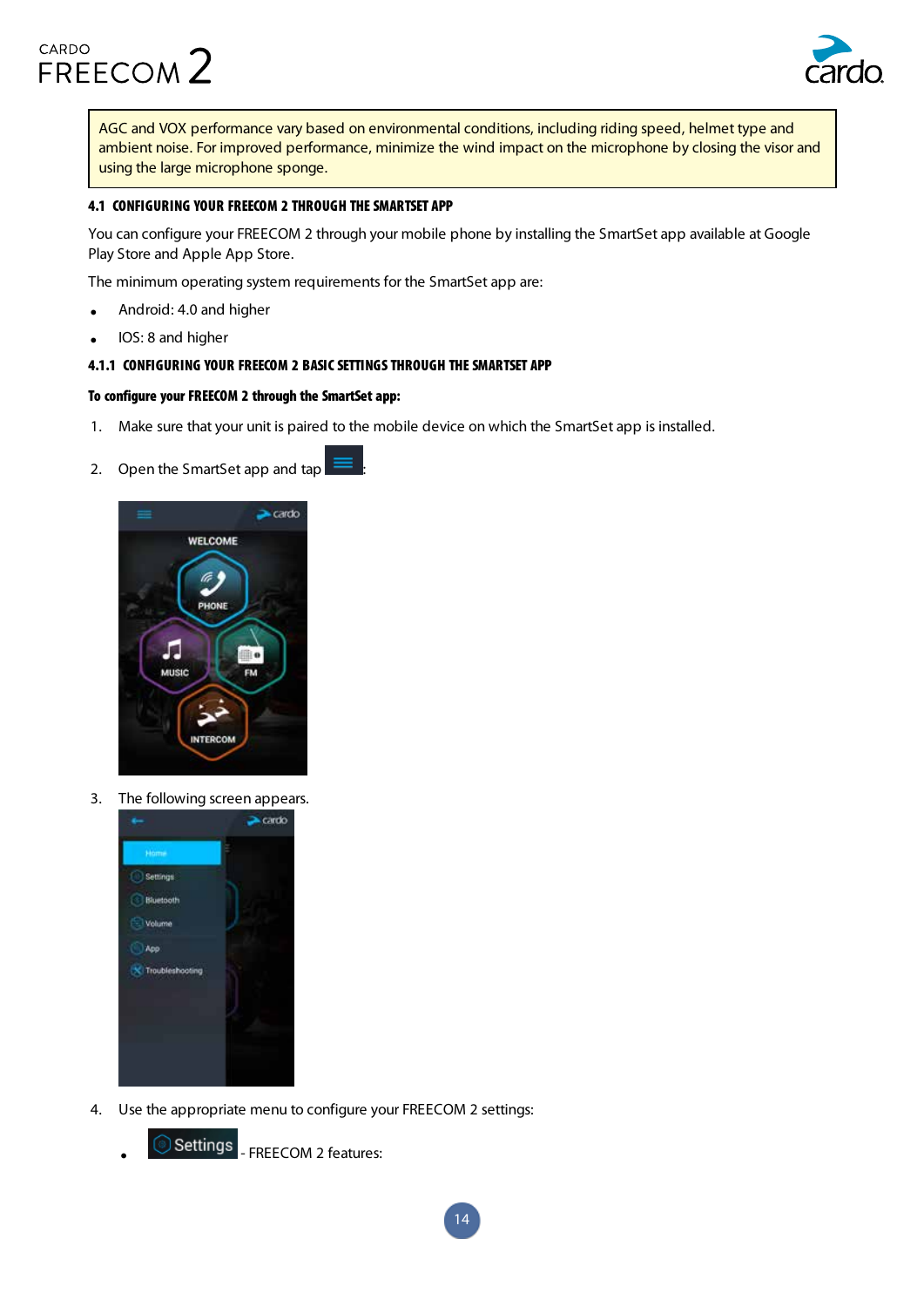

| <b>Group</b>                       | <b>Description/Options</b>                                                                                                                                                                              |
|------------------------------------|---------------------------------------------------------------------------------------------------------------------------------------------------------------------------------------------------------|
| <b>MY DEVICE</b>                   | Change Device Name.<br>$\bullet$                                                                                                                                                                        |
| <b>LANGUAGE</b>                    | Set Language.                                                                                                                                                                                           |
| <b>Spoken Status Announcements</b> | Enable/disable.                                                                                                                                                                                         |
| <b>VOX</b>                         | Enable/disable VOX Activation.<br>Set VOX Sensitivity (low, medium, or high).                                                                                                                           |
| <b>AGC</b>                         | Enable/disable AGC Activation.<br>Set AGC Sensitivity (low, medium, or high).                                                                                                                           |
| <b>FEATURES</b>                    | Enable/disable Click-to-link.<br><b>Fnable/disable IC to Phone.</b><br>Enable/disable Parallel Audio Streaming.<br>Set A2DP/IC Priority (A2DP or Intercom).<br>Set FM Band Region (Worldwide or Japan). |
| <b>Reset to Factory</b>            | Resets the unit to factory defaults.                                                                                                                                                                    |

- Bluetooth <sub>- manage devices and passenger/nearby rider.</sub>
- Volume | sets the level for each audio source (mobile phone, intercom, music, FM, announcements, parallel audio streaming).
- App . SmartSet app preferences and general information.
- 

**Ref** Troubleshooting \_ FAQ, email Cardo SUPPORT, FEEDBACK.

# 4.1.2 CONFIGURING YOUR FM RADIO

Your FREECOM 2 includes a built-in FM radio with six presets and Radio Data System (RDS), as described in the following sections.

# 4.1.2.1 SETTING THE FM BAND

The FM Band Frequency is set to Worldwide FM frequencies by default. In Japan, you must change the FM Band.

# To set the FM Band:

1. Open the SmartSet app and tap

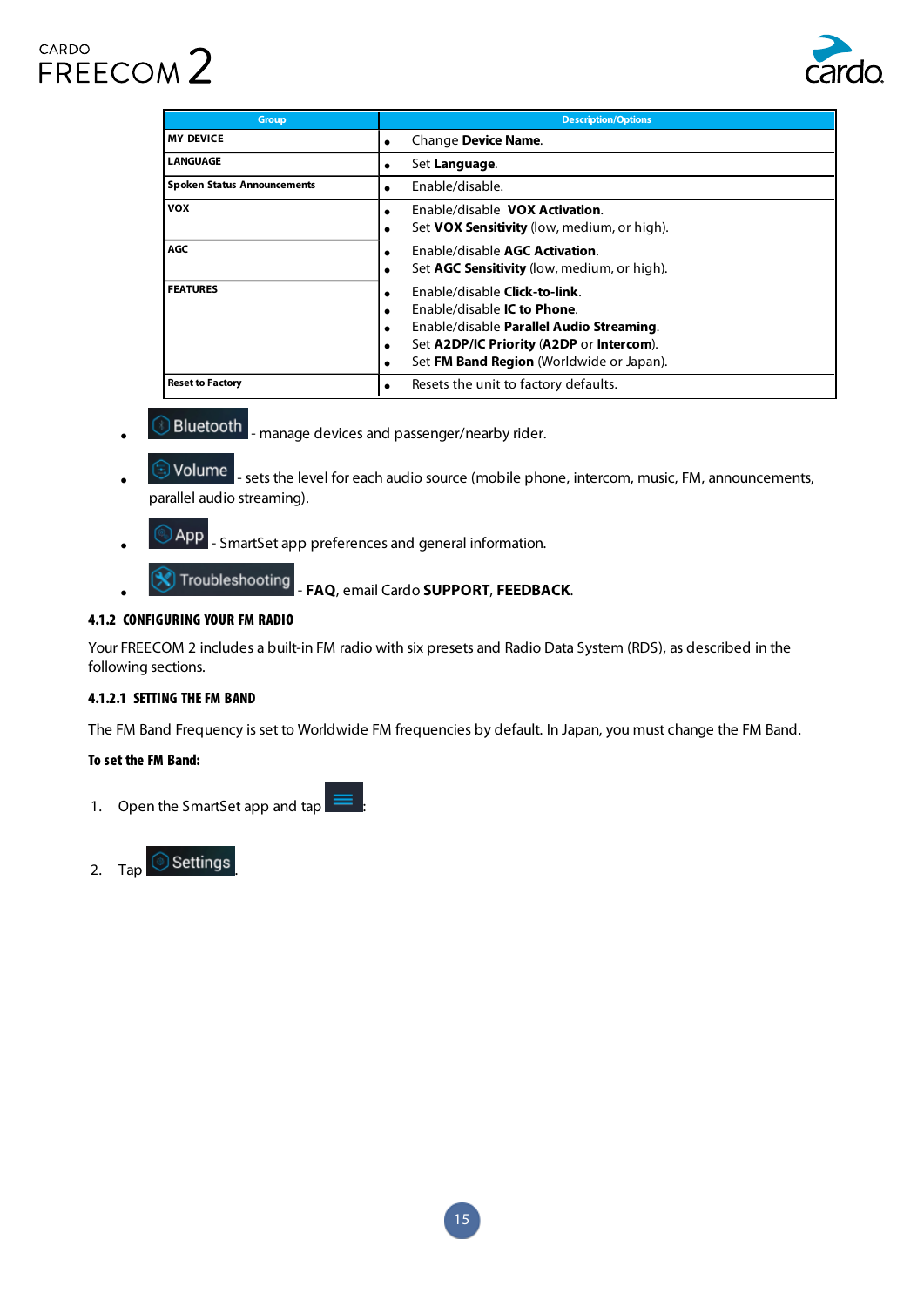

3. Under FEATURES, scroll to FM Band Region and tap Worldwide or Japan as required.



## 4.1.2.2 CONFIGURING YOUR FM RADIO MANUALLY

You can configure your FM radio preset stations manually or by using auto scan (see Configuring Your FM Radio Using Auto Tuning on page 17).

## To configure the six FM radio preset radio stations manually:





2. Press the required preset until the following screen appears:

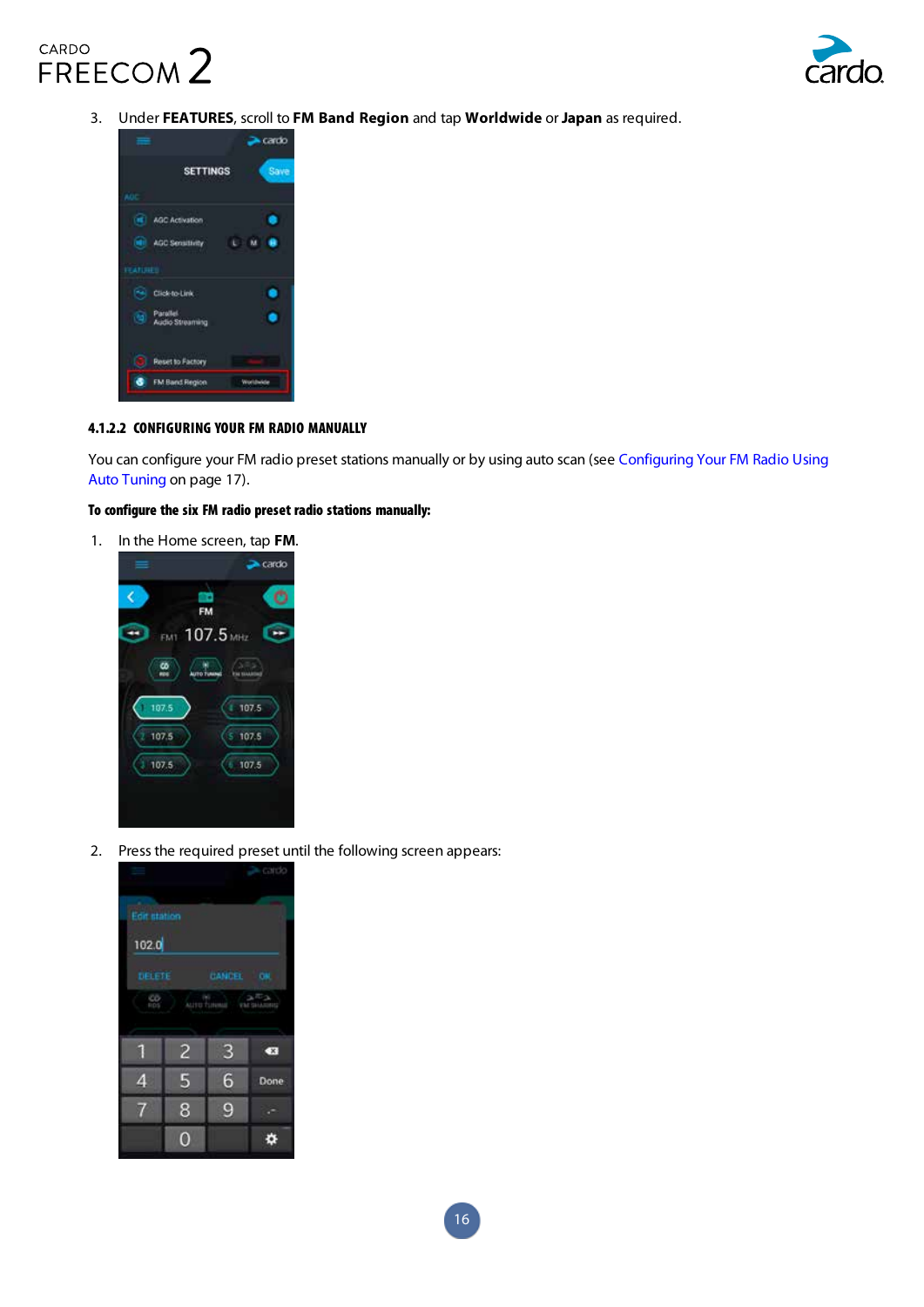



- 3. Enter the desired FM station's frequency and tap OK.
- 4. To delete a preset station, tap **DELETE**.
- Preset radio station 1 cannot be deleted.
- During a station scan, deleted preset radio stations are skipped. The station scan automatically advanced to the next defined preset station. For more information, see Listening to FM Radio on page 26.

#### 4.1.2.3 CONFIGURING YOUR FM RADIO USING AUTO TUNING

You can configure your FREECOM 2 FM radio preset stations using auto scan, which automatically locates FM stations and temporarily stores them.

#### To temporarily configure the six FM radio preset stations using Auto Tuning:

1. In the Home screen, tap FM.



2. Press Aurothumpe. The presets are temporarily set to FM stations with the strongest signal available.

#### 4.1.2.4 CONFIGURING FM RADIO RDS THROUGH THE SMARTSET APP

RDS allows the FM radio to automatically retune to the strongest frequency available for the FM station you are listening to when the signal becomes too weak.

## To enable/disable RDS:

1. In the Home screen, tap FM.



2. Tap  $\left(\begin{array}{c} \omega \\ \omega \end{array}\right)$ . RDS is enabled/disabled.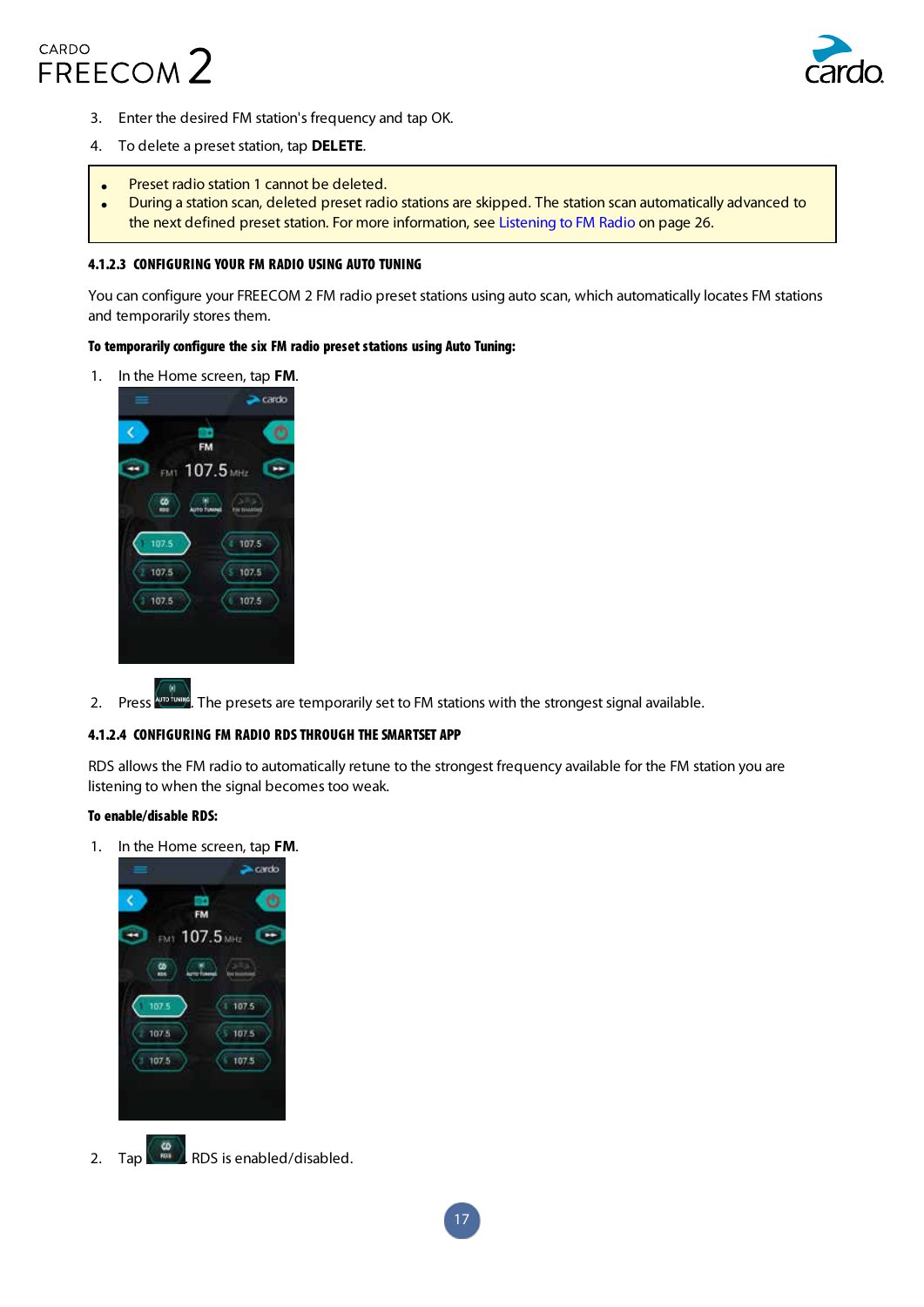

## 4.2 CONFIGURING YOUR FREECOM 2 THROUGH CARDO COMMUNITY

You can configure your FREECOM 2 unit by connecting the unit to a computer with the supplied USB cable and running the **Cardo Updater** while your computer is connected to the Cardo Community website.

The minimum operating system requirements for the Cardo Updater are:

- Windows<sup>®</sup> 7
- Mac OS X 10.8

## 4.2.1 INSTALLING THE CARDO UPDATER ON YOUR COMPUTER

### To install the Cardo Updater on your computer:

- 1. Go to http://cardosystems.com/cardo-community/, register and login.
- 2. Download the Cardo Updater from the provided link and install it on your computer.

## 4.2.2 CONFIGURING YOUR FREECOM 2 BASIC SETTINGS THROUGH CARDO COMMUNITY

#### To configure your FREECOM 2 through the Cardo Community:

- 1. Run the Cardo Updater.
- 2. Using the supplied USB cable, connect your unit to the computer USB port.
- 3. If this is the first time you are connecting your unit, the **Edit my Profile** screen appears. Click **SETTINGS**.
- 4. The **GENERAL SETTINGS** window appears:



5. Set your preferred options for each feature and refer to the provided explanations as a quide.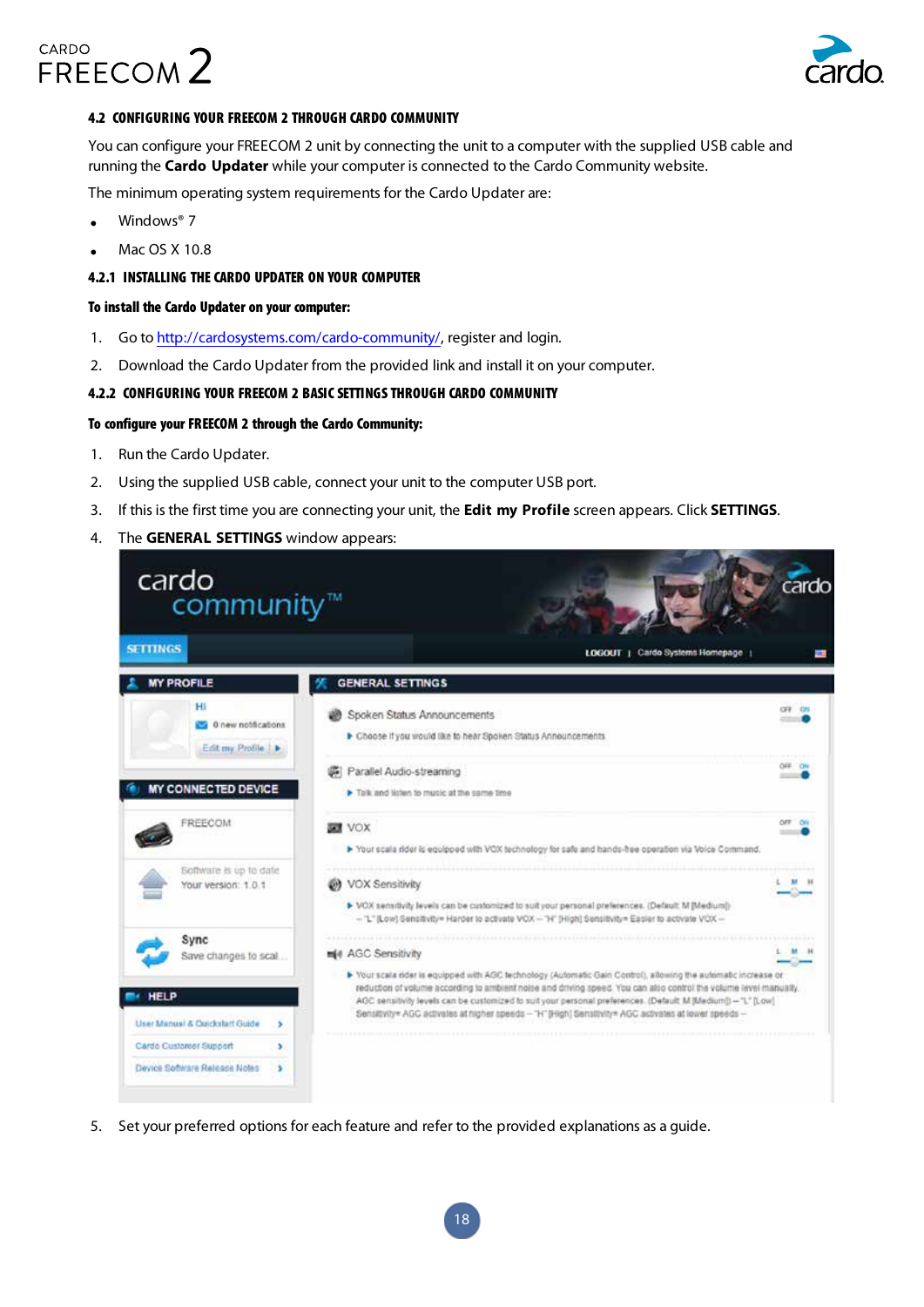

If a new firmware version is available, follow the instructions on the screen to update your FREECOM 2 with the latest features.

#### 4.2.3 CONFIGURING YOUR FM RADIO THROUGH CARDO COMMUNITY

To configure the six FM radio preset radio stations using Cardo Community:

1. Scroll down to FM RADIO PRESETS section.

|       |              |     | 107.5 FM |  |
|-------|--------------|-----|----------|--|
|       | 107.5 FM     |     | 107.5 FM |  |
|       |              |     | 107.5 FM |  |
|       |              |     | 107.5 FM |  |
| 106.5 | 107.5<br>107 | tоč | 107.5 FM |  |

## 2. On FM Band:

- If you are in Japan, select Japan.
- Otherwise, select Worldwide.
- 3. On the preset station you want to edit, click
- 4. Enter the desired FM station's frequency and press **Enter**.

You can also use the left and right blue arrows on the frequency scale to update the preset frequency.

5. To delete a preset station, click  $\blacksquare$ .

Preset radio station 1 cannot be deleted.

# 4.3 CONFIGURING YOUR FREECOM 2 THROUGH THE CONFIGURATION VOICE MENU

You can configure your FREECOM 2 using the configuration voice menu in combination with either unit buttons or using VOX.

#### To configure your FREECOM 2 through the Configuration Voice Menu:

- 1. Confirm your unit is in Standby (LED flashes slowly).
- 2. Press  $\binom{2}{1}$  and  $\binom{3}{1}$  for 2 seconds.
- 3. When the voice-assisted menu reaches your required option ("Language", "A2DP Audio Priority", "Spoken Status Announcements", "Click-to-Link", "AGC", "RDS", "VOX Sensitivity", "VOX", "Parallel Audio Streaming"), tap (1) or

use VOX to select.

#### 4.4 USING PARALLEL AUDIO STREAMING

With parallel audio streaming, you can hear GPS instructions during a mobile or Bluetooth intercom call, or while listening to other audio sources, such as music or FM radio.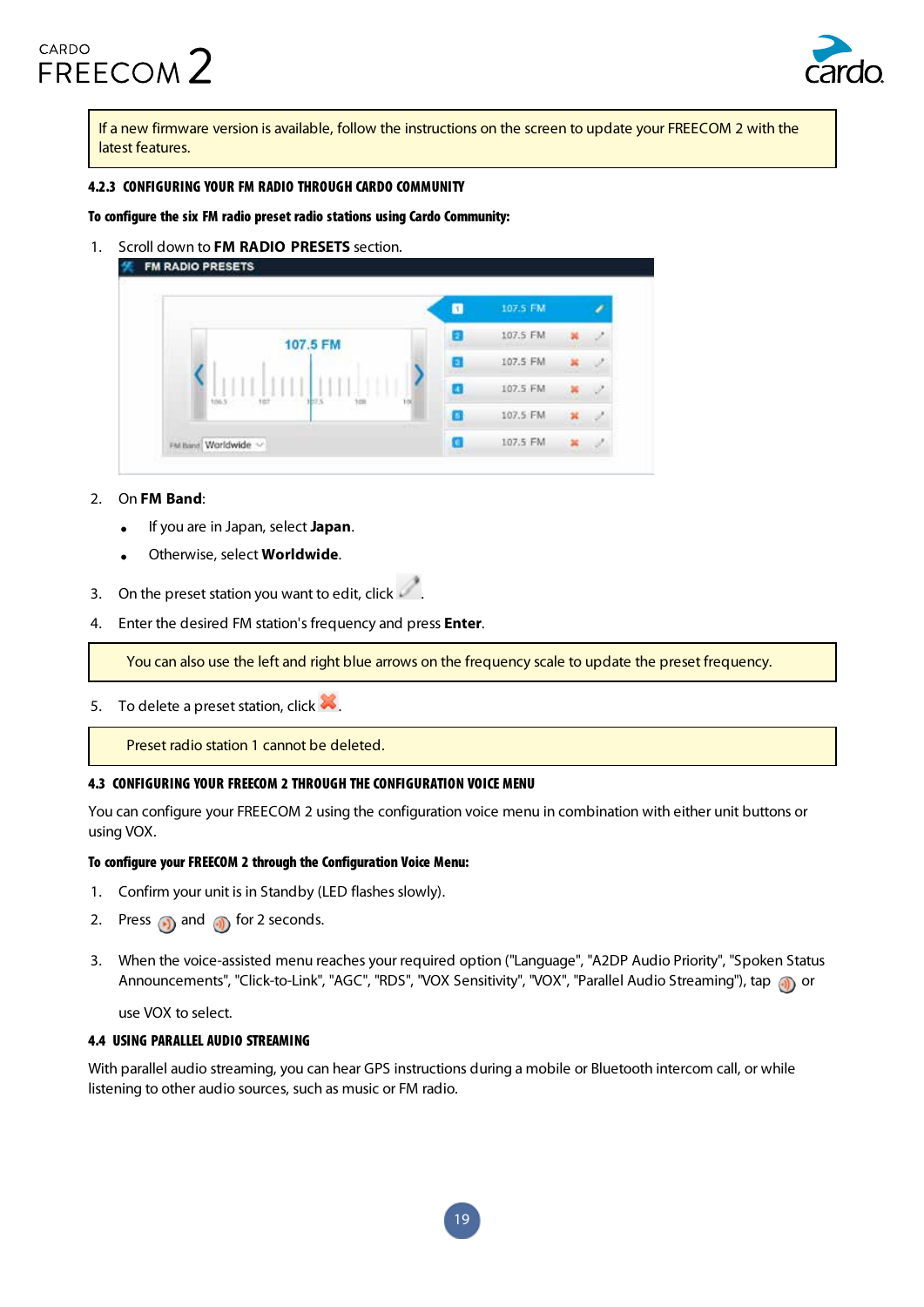



Limitations may apply when using certain iOS devices.

Your FREECOM 2 sets the various audio sources to either foreground (volume remains the same) or background (volume reduced) as described in the following table:

| <b>Mobile Phone 1/2</b> | <b>GPS</b> | Intercom                | <b>Music</b>            | <b>FM Radio</b>         |
|-------------------------|------------|-------------------------|-------------------------|-------------------------|
| Foreground              | Foreground |                         |                         |                         |
| Foreground <sup>1</sup> |            | Foreground <sup>1</sup> |                         |                         |
|                         | Foreground | Foreground              |                         |                         |
|                         | Foreground |                         | Background              |                         |
|                         | Foreground |                         |                         | Background              |
|                         |            | Foreground              | Background              |                         |
|                         |            | Foreground              |                         | Background              |
|                         |            |                         | Foreground <sup>2</sup> |                         |
|                         |            |                         |                         | Foreground <sup>3</sup> |

 $1$  If you add an intercom call to a mobile phone call creating a conference call, the volume for both audio sources is the same.

<sup>2</sup>If you play music only, the music volume is not reduced.

 $3$  if you play the FM radio only, the FM radio volume is not reduced.

In some cases, parallel audio streaming may not work properly due connected device limitations (music player or GPS navigator). For more information, see FAQ on page 30.

You cannot use music sharing for voice audio with a passenger during parallel audio streaming.

#### To configure parallel audio streaming:

- SmartSet app see Configuring Your FREECOM 2 Basic Settings through the SmartSet App on page 14.
- Cardo Community see Configuring Your FREECOM 2 through Cardo Community on page 18.

## **4.5 AUDIO SOURCE PRIORITIES**

If Parallel Audio Streaming is disabled, FREECOM 2 manages the audio sources you hear through the speakers according to the following audio source priorities.

| <b>Priority</b>        | <b>Audio Source</b>                            |
|------------------------|------------------------------------------------|
| <b>Higher Priority</b> | Mobile phone, GPS device instructions          |
|                        | Intercom (Click-to-Link) or Music <sup>1</sup> |
|                        | Music or Intercom (Click-to-Link) <sup>2</sup> |
|                        | IFM Radio                                      |
| <b>Lower Priority</b>  |                                                |

<sup>1</sup> When audio priority is set to Intercom, you cannot hear navigation app or SMS messages from your phone during an ongoing intercom call.

<sup>2</sup>When audio priority is set to A2DP (music), the intercom is disabled while listening to music (via A2DP). A passenger/nearby rider calling you by intercom hears a sound indicating you are not available.

- Intercom modes all have the same priority, so ongoing intercom calls will not be interrupted by any other intercom call.
- Bluetooth intercom and Click-to-Link calls have the same priority, so Click-to-Link calls will not interrupt any Bluetooth intercom call in progress, and vice versa.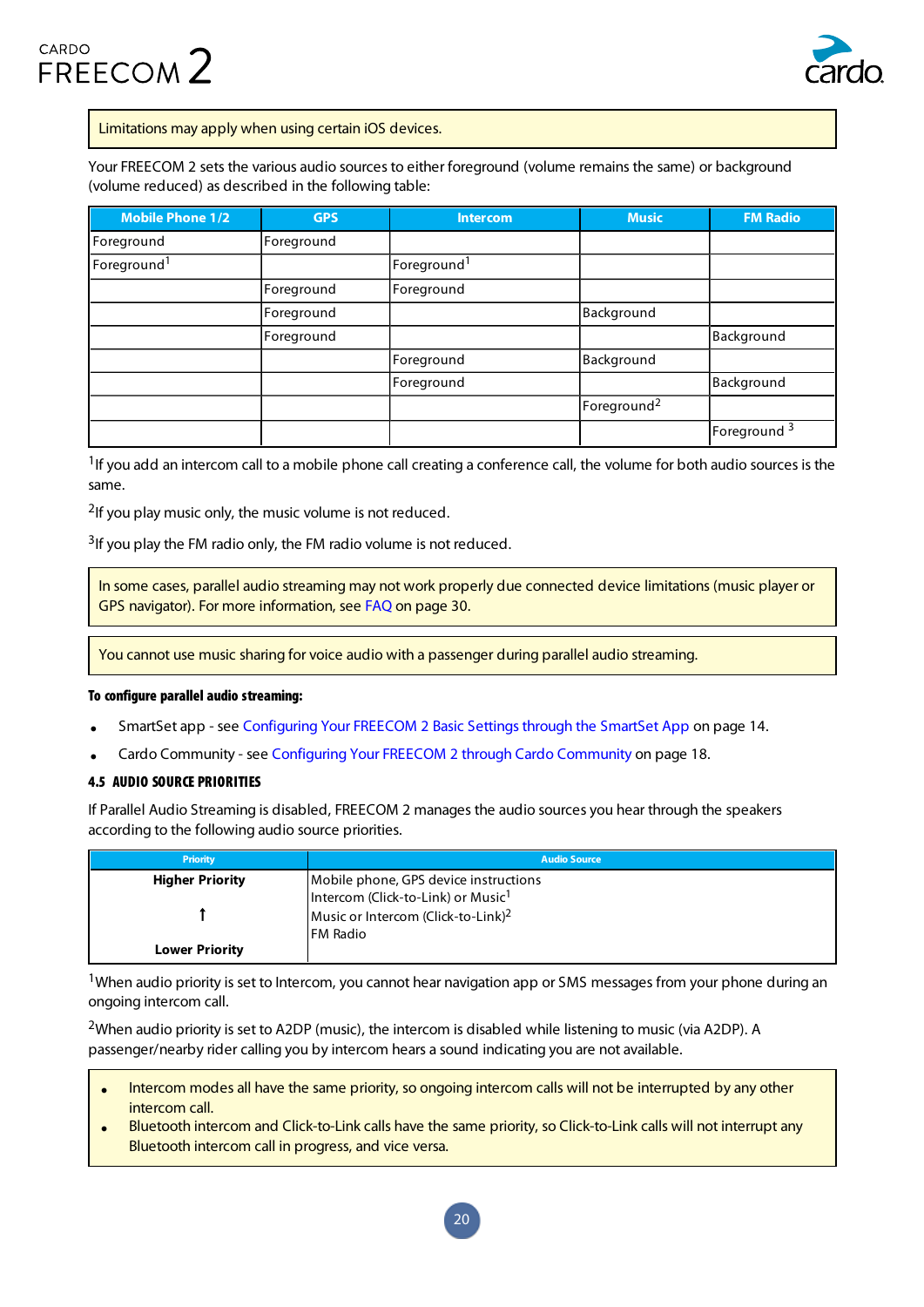

# 4.6 SETTING THE DEFAULT MOBILE PHONE

If you paired your unit to two mobile phones, you must set one of them as the default phone for outgoing calls.

### To set the default phone through the SmartSet app:

- 1. Confirm your unit is in Standby mode (LED flashes slowly).
- 2. Open the SmartSet app and tap
- 3. Tap  $\bigcirc$  Bluetooth
- 4. Tap PRIORITY for the default mobile phone.



#### To set the default phone through the unit:

• During a mobile call, press  $\binom{3}{1}$  for 5 seconds.

### 4.7 CHECKING BATTERY STATUS THROUGH THE SMARTSET APP

#### **Battery Status on Your Mobile Phone**

If you installed the SmartSet app on your mobile phone, the unit battery indicator appears in the SmartSet app bottom right-corner, as well as in the notification bar.



If your FREECOM 2 battery level reaches 20%, you hear a battery status voice announcement warning you that your battery is low.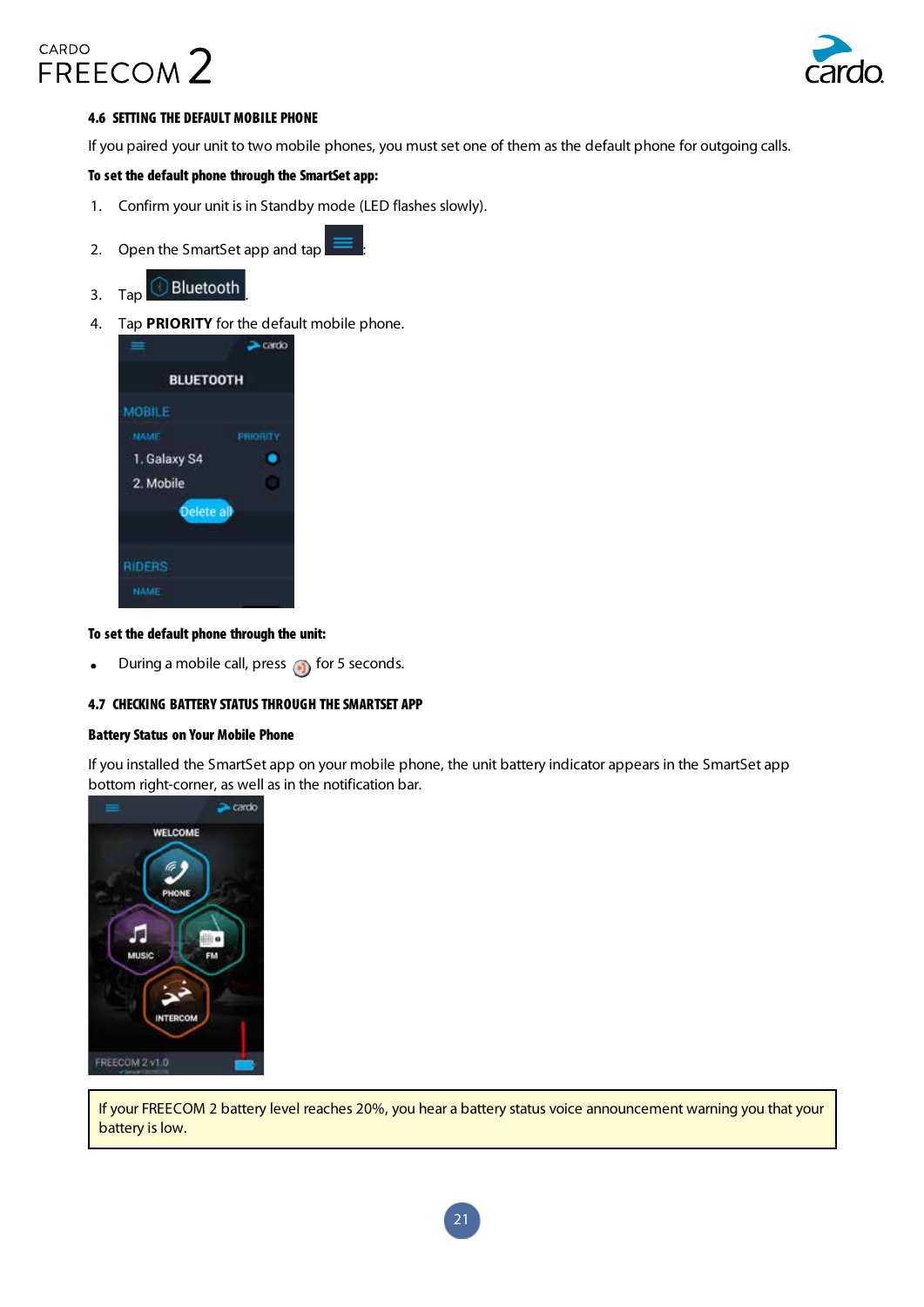



# 5. ON THE ROAD

### 5.1 MAKING AND RECEIVING PHONE CALLS

You can use your mobile phone normally to make and receive phones while paired to your FREECOM 2.

#### 5.1.1 MAKING PHONE CALLS

You cannot make phone calls during mobile calls.

#### To make a phone call through the unit buttons:

- With your mobile phone's voice dialing tap  $\binom{2}{\cdot}$  and  $\binom{3}{\cdot}$ .
- Dialing the default speed dial number tap  $\bigcirc$  three times.
- Redialing the last number called press  $\bigoplus$  for 2 seconds.

#### To make a phone call through the SmartSet app:

- In the SmartSet app, tap Phone then do either of the following:
	- **.** tap **REDIAL**.
	- **.** tap VOICE DIAL.

#### To make a phone call through the voice-assisted menu:

- 1. Confirm your unit is in Standby mode (LED flashes slowly).
- 2. Tap  $\odot$  and  $\odot$ .
- 3. When the voice-assisted menu reaches your required choice ("Voice Dial", "Redial" or "Speed Dial"), tap n or

use VOX.

#### 5.1.2 ANSWERING PHONE CALLS

#### To answer a phone call through the unit buttons:

 $\bullet$  Tap  $\circledast$  or  $\circledast$ .

#### To answer a phone call through VOX:

• Say a word loudly.

#### **5.1.3 REJECTING PHONE CALLS**

#### To reject a phone call through the unit buttons:

• Press  $\bigodot$  for 2 seconds.

#### To reject a phone call through VOX:

Remain silent for 30 seconds.

#### 5.1.4 ENDING PHONE CALLS

#### To end a phone call through the unit buttons:

 $\bullet$  Tap  $\odot$ .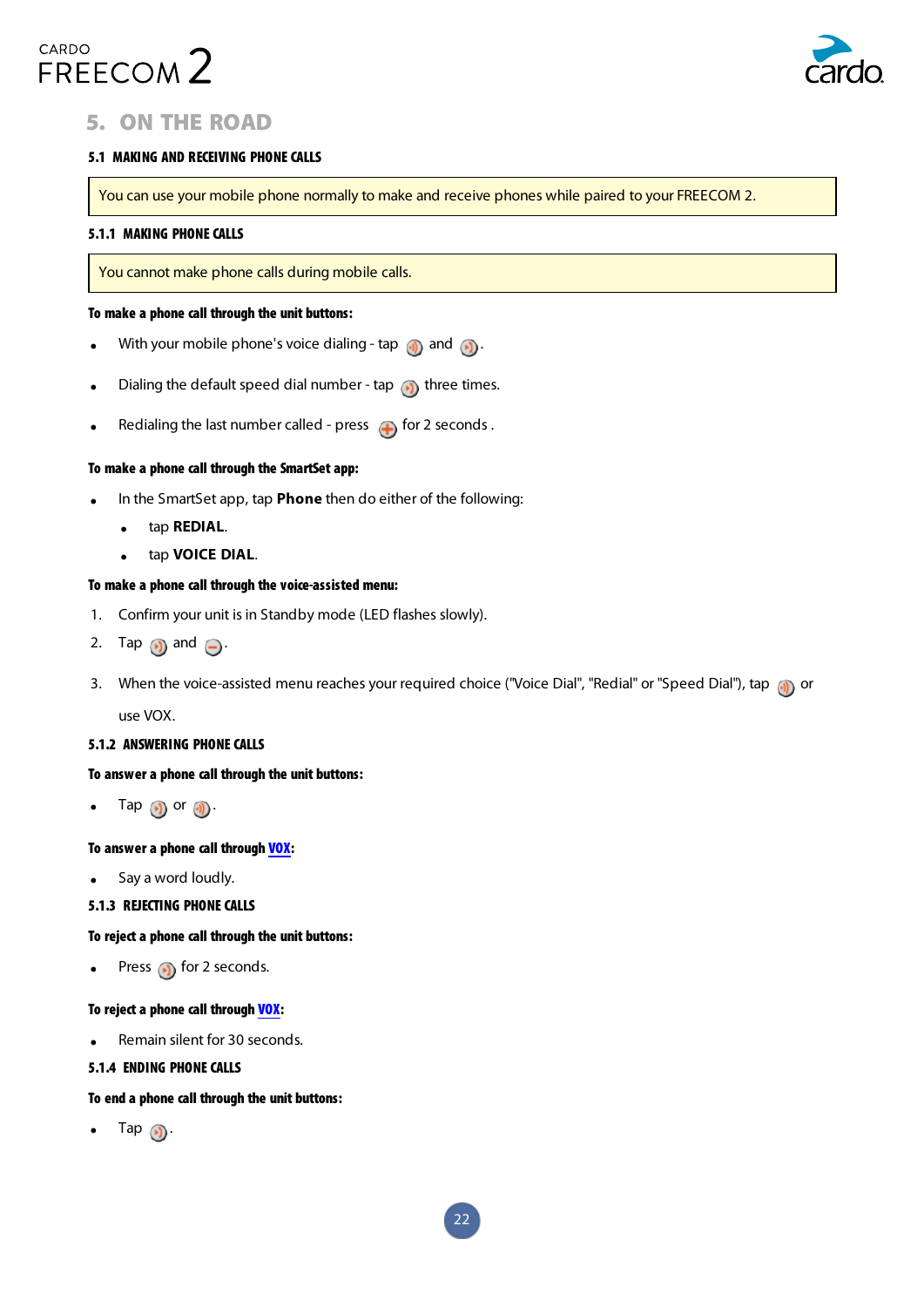



#### To end a phone call through the SmartSet app:

- 1. In the Home screen, tap **PHONE**.
- 2. Press **END CALL**.

#### 5.1.5 TOGGLING BETWEEN TWO CALLS ON TWO MOBILE PHONES PAIRED TO YOUR UNIT

Your FREECOM 2 can toggle between two calls on two mobile phones when both mobile phones are paired to your .unit

#### To toggle between two calls on two mobile phones through the unit buttons:

Tap  $\circledbullet$  twice.

#### 5.1.6 DISCONNECTING THE CURRENT CALL AND SWITCHING TO THE SECOND CALL

To disconnect the current call and switch to the call on the second phone when two mobile phones are paired to your unit, through the unit buttons:

 $\bullet$  Tap  $\circledcirc$ 

#### 5.2 MAKING AND RECEIVING BLUETOOTH INTERCOM CALLS

To make and receive Bluetooth intercom calls, you must first pair the Bluetooth, see Pairing the Bluetooth Intercom on page 8.

#### 5.2.1 MAKING A BLUETOOTH INTERCOM CALL

#### To start a Bluetooth intercom call with a passenger/rider, do one of the following:

- **.** To use the unit buttons, tap  $\left(\begin{matrix} 0 \\ 0 \end{matrix}\right)$ .
- Use VOX.
- To use the SmartSet app: On the **INTERCOM** screen, tap **Channel A**.
- To use the voice-assisted menu:
	- a. Tap  $\circled{a}$  and  $\circled{a}$ .
	- b. When the voice-assisted menu reaches "Call Intercom", tap  $\binom{1}{\mathbb{N}}$  or use VOX.

#### To end a Bluetooth intercom call, do one of the following:

- To end the Bluetooth intercom connection, tap  $\binom{m}{k}$ .
- To use the SmartSet app: On the **INTERCOM** screen, tap A END.

If you initiated the Bluetooth intercom call using VOX and remain silent for at least 30 seconds, the call ends.

#### 5.2.2 RECEIVING BLUETOOTH INTERCOM CALLS

- If the other paired unit calls you via Bluetooth intercom, the call begins instantly.
- To receive Bluetooth intercom calls from unpaired units, see Click-To-Link Calls on page 24.

#### 5.2.3 HOLDING A MOBILE/BLUETOOTH INTERCOM CONFERENCE CALL

You can hold a conference call between a mobile call and Bluetooth intercom call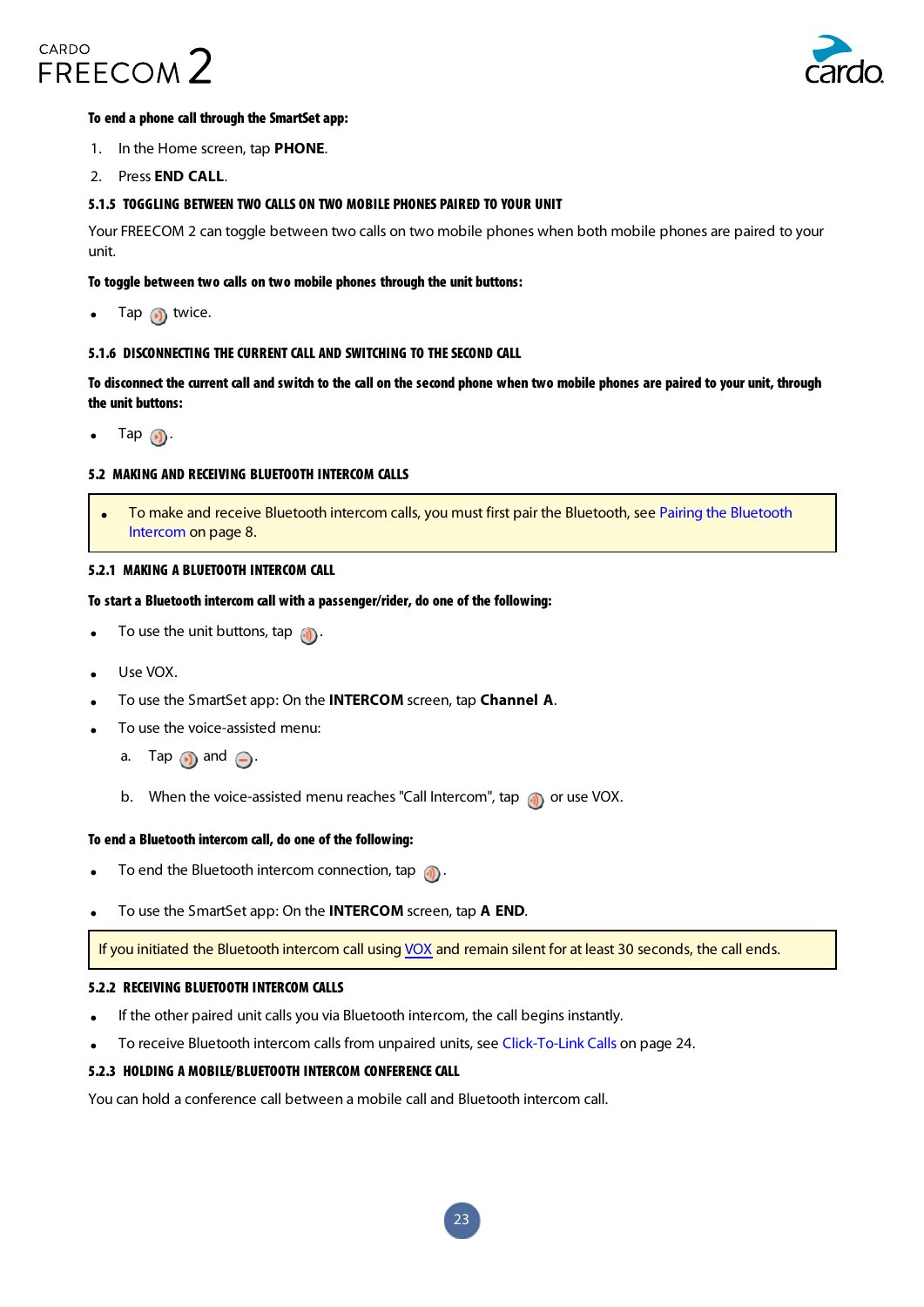

### To add a Bluetooth intercom call to the current mobile call:

• To add the passenger/nearby rider to a call, tap  $\binom{m}{n}$ .

## To disconnect the Bluetooth intercom conference call from the mobile call, do one of the following:

- To end the active Bluetooth intercom connection, tap  $\binom{n}{2}$ .
- To use the SmartSet app: On the **INTERCOM** screen, disconnected the active channel.

After disconnecting the Bluetooth intercom call, you can continue talking on the mobile call. Similarly, if you first disconnect the mobile call, you can continue talking on the Bluetooth intercom call.

#### **5.2.4 BLUETOOTH INTERCOM BUSY SIGNAL**

A busy signal is heard when you attempt a Bluetooth intercom call when the passenger/nearby rider is in a phone call.

## 5.2.5 CLICK-TO-LINK CALLS

Click-to-Link is a spontaneous way to instantly initiate one-on-one intercom calls with a nearby passenger/rider, without being paired.

- If other Cardo users are nearby, your next Click-to-Link call may randomly connect to any of them.
- To block incoming Click-to-Link calls, disable Click-to-Link (see Before You Ride on page 11).

## To make a Click-to-Link call through the SmartSet app:

- 1. Open the SmartSet app and tap **Intercom**.
- 2. Tap **CLICK TO LINK**.

### To end a Click-to-Link call through the unit buttons:

 $\bullet$  Tap  $\circledA$ .

#### To accept a Click-to-Link call through the unit buttons:

 $\text{Tap}(\mathbf{a})$ .

#### To reject a Click-to-Link call through the unit buttons:

. Press n for 2 seconds.

#### To accept a Click-to-Link call through VOX:

Say a word loudly.

# 5.3 LISTENING TO MUSIC AND RADIO

#### 5.3.1 LISTENING TO MUSIC

# To start music streaming from your paired device, do one of the following:

- **.** To use the unit buttons: tap  $\left(\bullet\right)$ .
- To use the SmartSet app: tap **MUSIC**.
- To use the voice-assisted menu:
	- a. Tap  $\bigcirc$  and  $\bigcirc$ .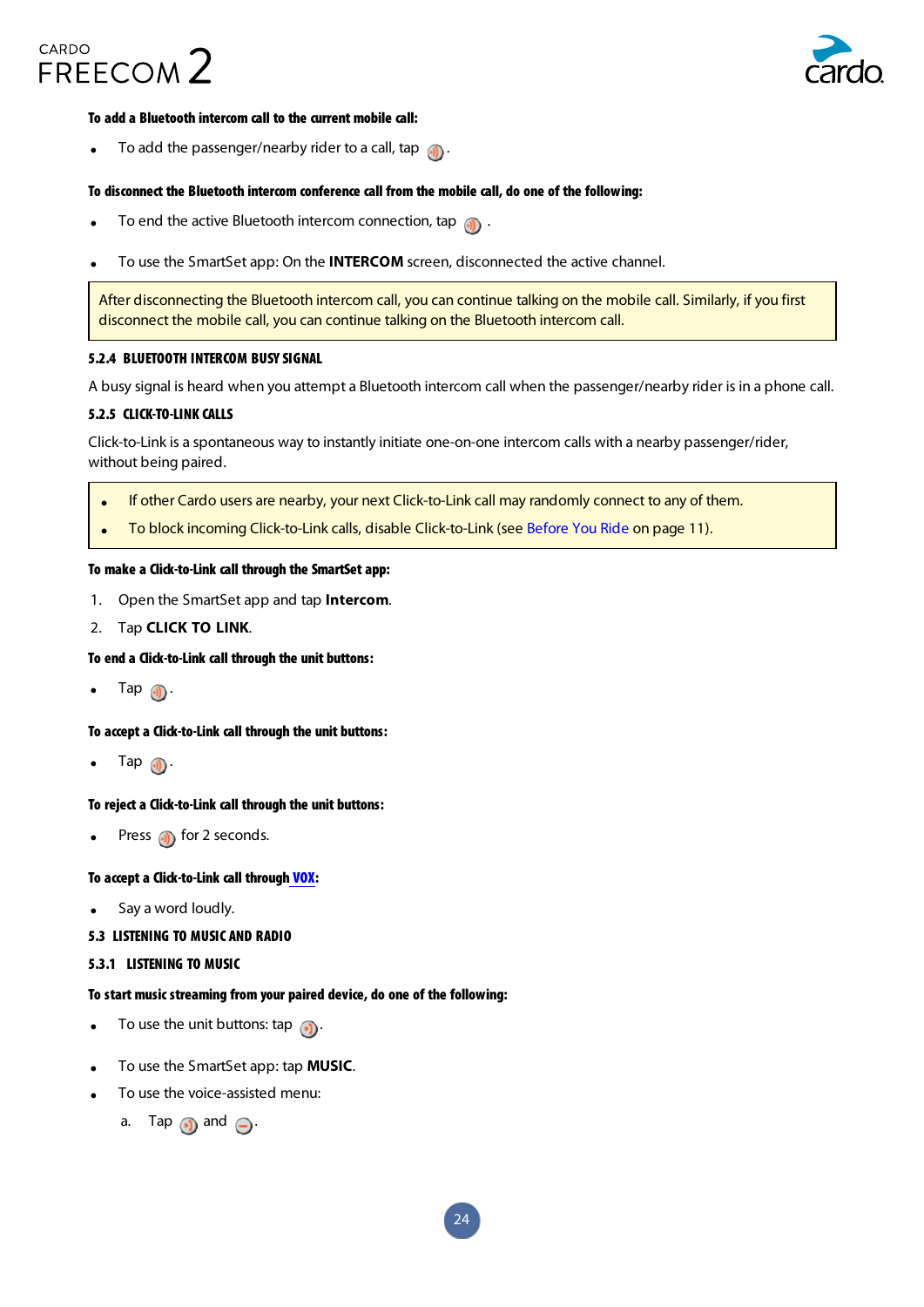



b. When the voice-assisted menu reaches "Music On", tap  $\binom{1}{\sqrt{2}}$  or use VOX.

## To stop music streaming, do one of the following:

- To use the unit buttons: press  $\bigodot$  for 2 seconds.
- To use the SmartSet app: on the **MUSIC** screen, tap
- To use the voice-assisted menu:
	- a. Tap  $\bigcirc$  and  $\bigcirc$ .
	- b. When the voice-assisted menu reaches "Music Off", tap  $\binom{a}{b}$  or use VOX.

#### To skip to the next track (while streaming music), do one of the following:

- **.** To use the unit buttons: tap  $\left( \bullet \right)$ .
- **.** To use the SmartSet app: on the **MUSIC** screen, tap

#### To skip to the previous track (while streaming music), do one of the following:

- To use the unit buttons: tap  $\left( \bullet \right)$  twice.
- **.** To use the SmartSet app: on the **MUSIC** screen, tap

#### To forward auto scan tracks (while streaming music) and then play your desired track, do one of the following:

- To use the unit buttons:
	- a. Tap  $\bigcirc$  and  $\bigoplus$ . Forward scan plays a few seconds of each track.
	- b. When you hear a track that you want to play, tap  $\bigcirc$  or use VOX.
- To use the SmartSet app:
	- a. On the **MUSIC** screen, under **MUSIC SCAN**, tap **E.** Forward scan plays a few seconds of each track.
	- b. When you hear a track that you want to play, on the **MUSIC** screen, under **MUSIC SCAN**, tap
- To use the voice-assisted menu:
	- a. Tap  $\binom{n}{2}$  and  $\binom{n}{2}$ .
	- b. When the voice-assisted menu reaches "Scan Tracks Up", tap  $\bigcirc$  or use VOX.
	- c. When you hear a track that you want to play, tap  $\binom{2}{1}$  or use VOX.

#### To backward auto scan tracks (while streaming music) and then play your desired track:

- To use the SmartSet app:
	- a. On the **MUSIC** screen, under **MUSIC SCAN**, tap **...** Backward scan plays a few seconds of each track.
	- b. When you hear a track that you want to play, on the **MUSIC** screen, under **MUSIC SCAN**, tap
- To use the voice-assisted menu:
	- a. Tap  $\circledcirc$  and  $\circledcirc$ .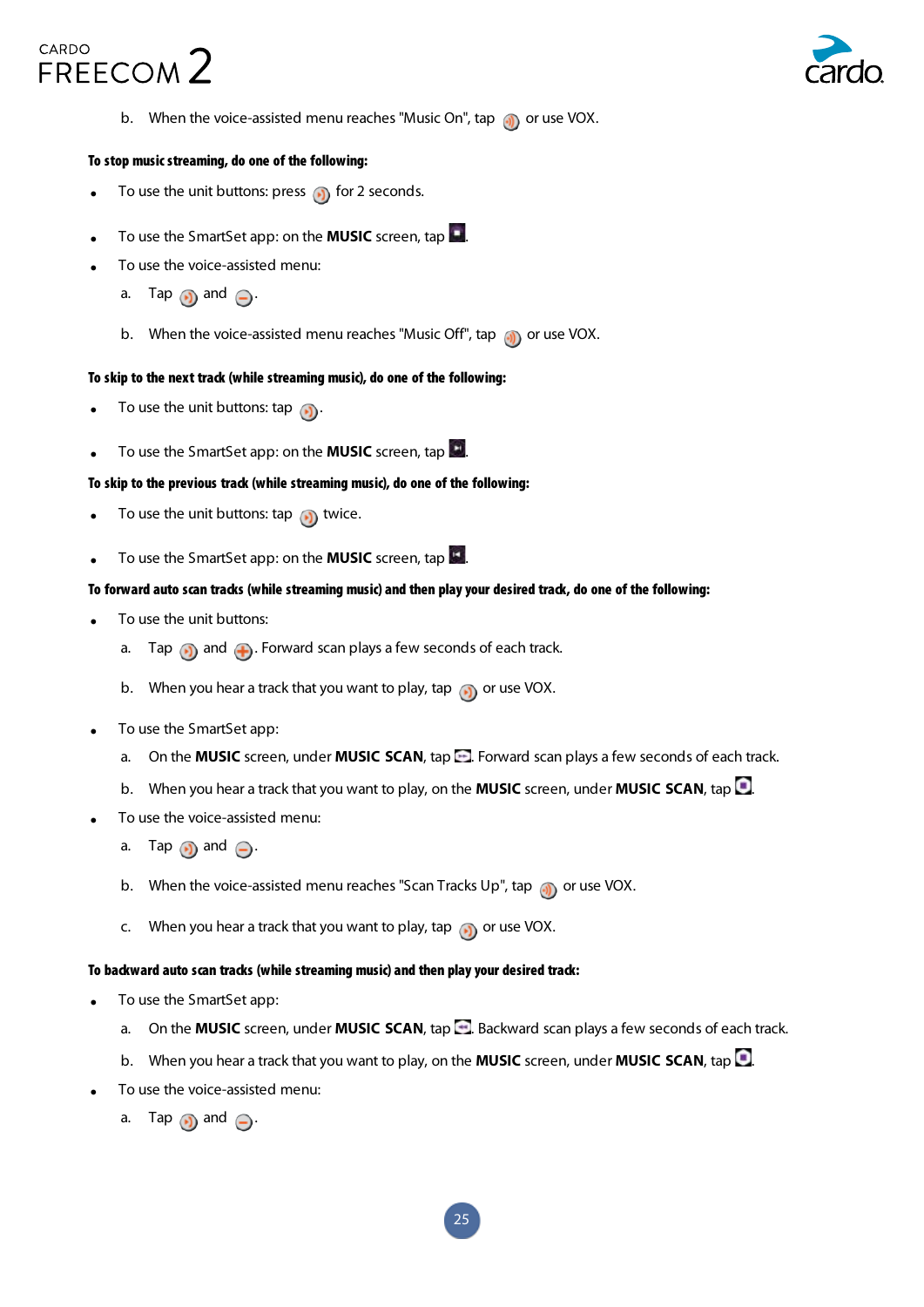

- b. When the voice-assisted menu reaches "Scan Tracks Down", tap  $\binom{m}{n}$
- c. When you hear a track that you want to play, tap  $\bigcirc$  or use VOX.

#### 5.3.1.1 SWITCHING MUSIC SOURCES

If two music (A2DP) audio sources are paired, FREECOM 2 uses the audio source from which you last played music.

#### To switch to the other audio source:

- 1. Stop music (A2DP) playback from the current device (see ) Listening to Music on page 24.
- 2. Play music (A2DP) from the other device (see (see ) Listening to Music on page 24).

FREECOM 2 automatically remembers your last played device.

#### 5.3.2 LISTENING TO FM RADIO

#### To turn on the FM radio, do one of the following:

When you switch on your FM radio, the station that was playing when you last switched off resumes playing.

- To use the unit buttons: tap  $\bigcirc$  twice.
- To use the SmartSet app: on the FM screen, tap ON/OFF.
- To use the voice-assisted menu:
	- a. Tap  $\circledcirc$  and  $\circledcirc$ .
	- b. When the voice-assisted menu reaches "Radio On", tap  $\eta$  or use VOX.

#### To turn the FM radio off, do one of the following:

- To use the unit buttons: press  $\odot$  for 2 seconds.
- **.** To use the SmartSet app: on the FM screen, tap the On/Off button.
- To use the voice-assisted menu:
	- a. Tap  $\circledcirc$  and  $\circledcirc$ .
	- b. When the voice-assisted menu reaches "Radio Off", tap  $\bigcirc$  or use VOX.

#### To play a different preset station:

- To use the unit buttons, do one of the following:
	- $\quad$  tap  $\qquad \bullet$  for the next preset
	- tap  $\left(\bullet\right)$  twice for the previous preset
- **.** To use the SmartSet app: On the FM screen, tap the desired preset.

#### To seek the next available station:

- To use the SmartSet app: On the FM screen, do one of the following:
	- $tan = 1$ .
	- $tan \$ .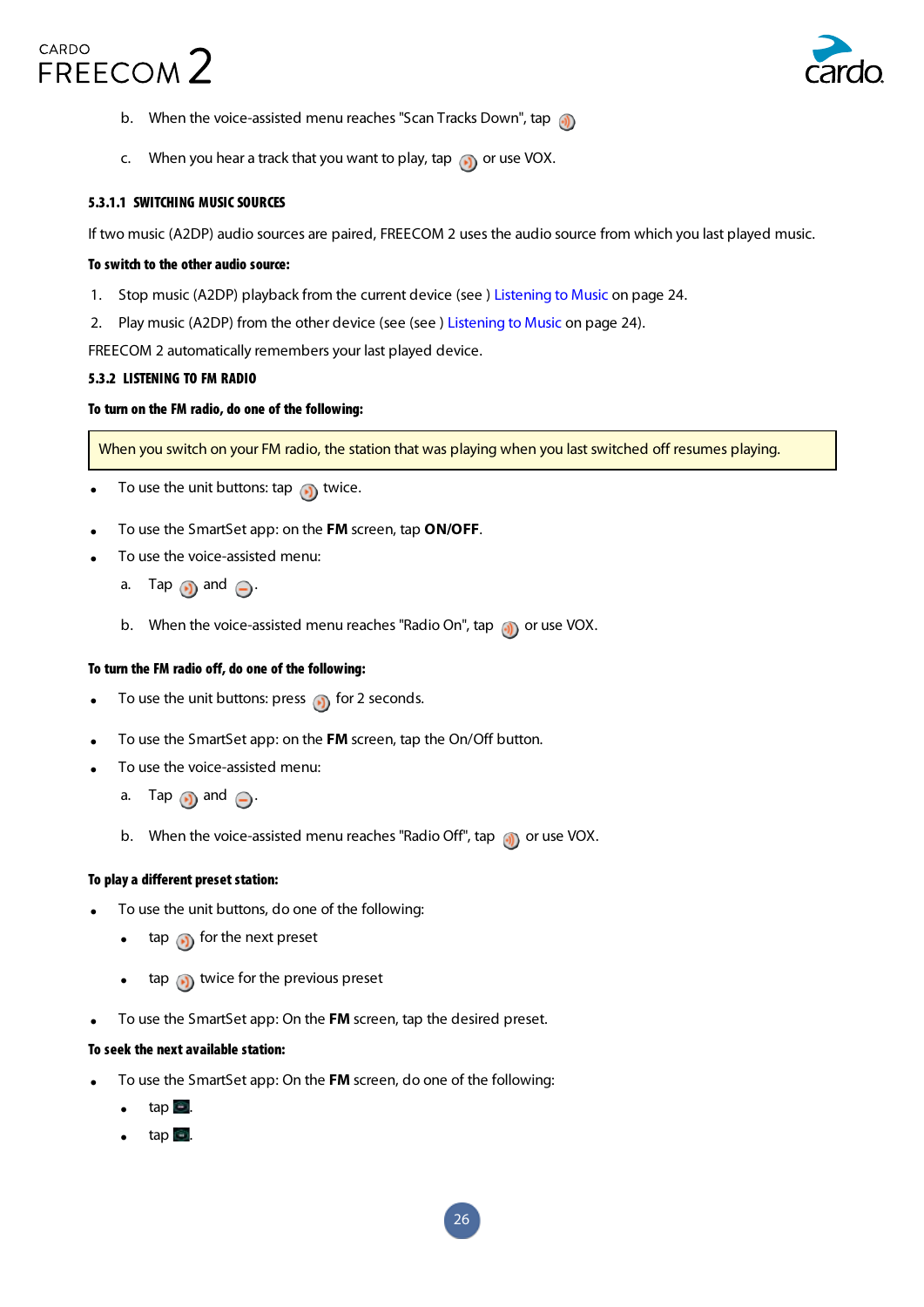



## To scan available stations and select your desired station:

- To use the unit buttons:
	- a. Tap  $\bigodot$  and  $\bigoplus$ . The FM radio plays each station that it finds for several seconds.
	- b. When you hear a station you want to select, tap  $\bigcirc$  or use VOX.
- To use the voice-assisted menu:
	- a. Tap  $\bigcirc$  and  $\bigcirc$ .
	- b. When the voice-assisted menu reaches "Scan Stations Up", tap  $\binom{1}{\mathbb{N}}$  or use VOX.

#### To store a scanned station in the active preset:

To use the unit buttons: tap  $\odot$  within 20 seconds of stopping the scan.

To set all presets efficiently using Cardo Community, see Configuring Your FM Radio through Cardo Community on page 19.

To set all presets efficiently using the SmartSet app, see Configuring Your FM Radio Manually on page 16.

#### Temporarily Storing New FM Radio Preset Stations Using Auto Tuning

You can temporarily store new FM radio stations in the presets using auto tuning and restore the original presets when you want.

#### To temporarily store new stations in the presets (auto tuning):

- To use the unit buttons: press  $\bigcirc$  for 5 seconds.
- To use the SmartSet app: on the FM screen, tap **Supply**
- To use the voice-assisted menu:
	- a. Tap  $\bigcirc$  and  $\bigcirc$ .
	- b. When the voice-assisted menu reaches "Auto Scan 6 Stations", tap  $\bigcirc$  or use VOX.

### To restore the original presets (following auto tuning):

To use the unit buttons: switch your unit off then turn it back on.

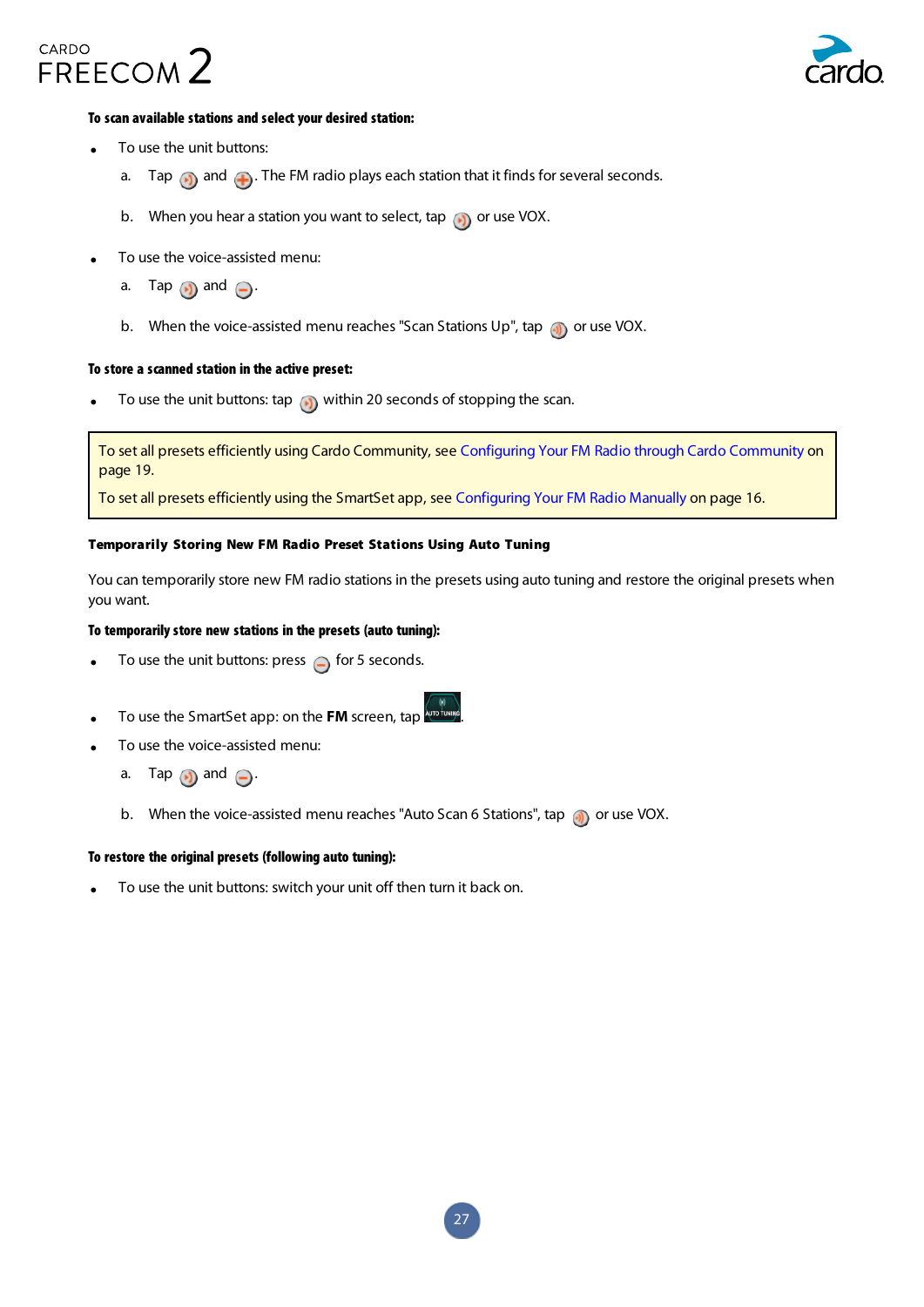

## 5.3.3 SHARING MUSIC AND RADIO

You can share music and FM radio with a passenger.

- Music and radio can be shared with only one passenger/rider.
- . Bluetooth intercom calls are disabled when sharing music.
- FM radio sharing opens a Bluetooth intercom call automatically.
- While sharing music, you cannot use Bluetooth intercom.
- If you paired your unit to two mobile phones, music will be shared from the mobile phone through which you last played music.
- When sharing FM radio, either passenger/rider can change station while the Bluetooth intercom call remains open.
- When you stop sharing FM radio, the Bluetooth intercom call remains open and the FM radio continues to play independently on each passenger/rider's unit.
- When stop music sharing, music continues on your unit only.

#### To start/stop sharing, do one of the following:

- To use the unit buttons:
	- a. Confirm your FREECOM 2 is in Standby mode (LED flashes slowly).
	- b. Start playing music or the FM radio.
	- c. Press  $\bigcap$  for 2 seconds.
	- d. To stop sharing, press  $\bigcap$  for 2 seconds.
- To use the SmartSet app:
	- a. Confirm your FREECOM 2 is in Standby mode (LED flashes slowly).
	- b. Start playing music or the FM radio.
	- c. Either:
		- on the **MUSIC** screen, tap (5.32)
		- or
		- **.** on the **FM** screen, tap
	- d. To stop sharing, either:
		- on the **MUSIC** screen, tap
		- or
		- **.** on the **FM** screen, tap
- To use the voice-assisted menu (applicable only for Channel A):
	- a. Confirm your FREECOM 2 is in Standby mode (LED flashes slowly).
	- b. Start playing music or the FM radio.
	- c. Tap  $\binom{2}{2}$  and  $\binom{2}{2}$ .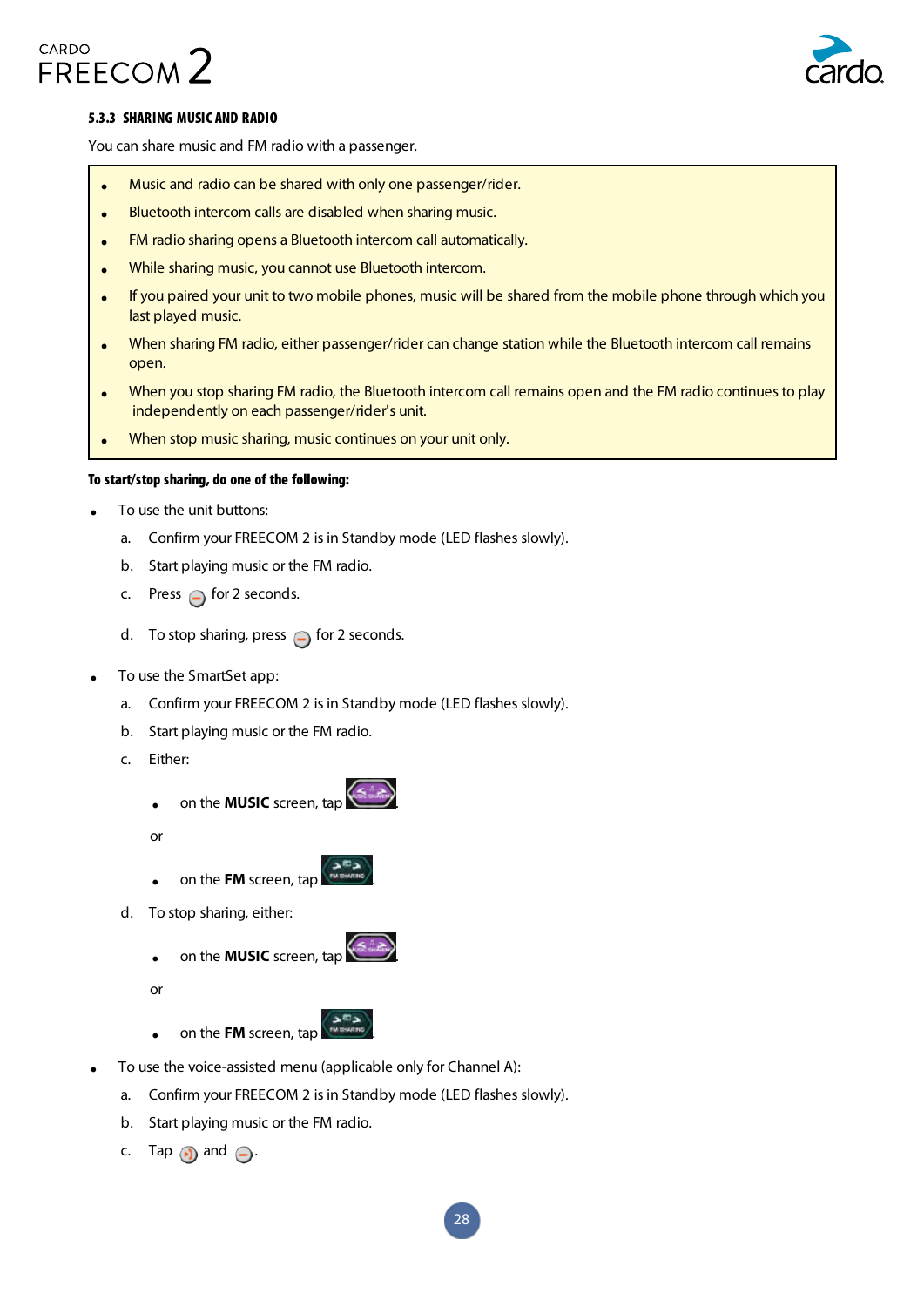



- d. When the voice-assisted menu reaches:
	- "Start Music Sharing", tap  $\binom{m}{n}$  or use VOX.

or

- **.** "Start Radio Sharing", tap  $\bigcirc$  or use VOX.
- e. To stop sharing, do one of the following:
	- FM radio tap  $\binom{m}{n}$  . The Bluetooth intercom call ends.
	- FM radio or music press  $\bigcirc$  for 2 seconds. If FM radio was shared, the Bluetooth intercom call remains .on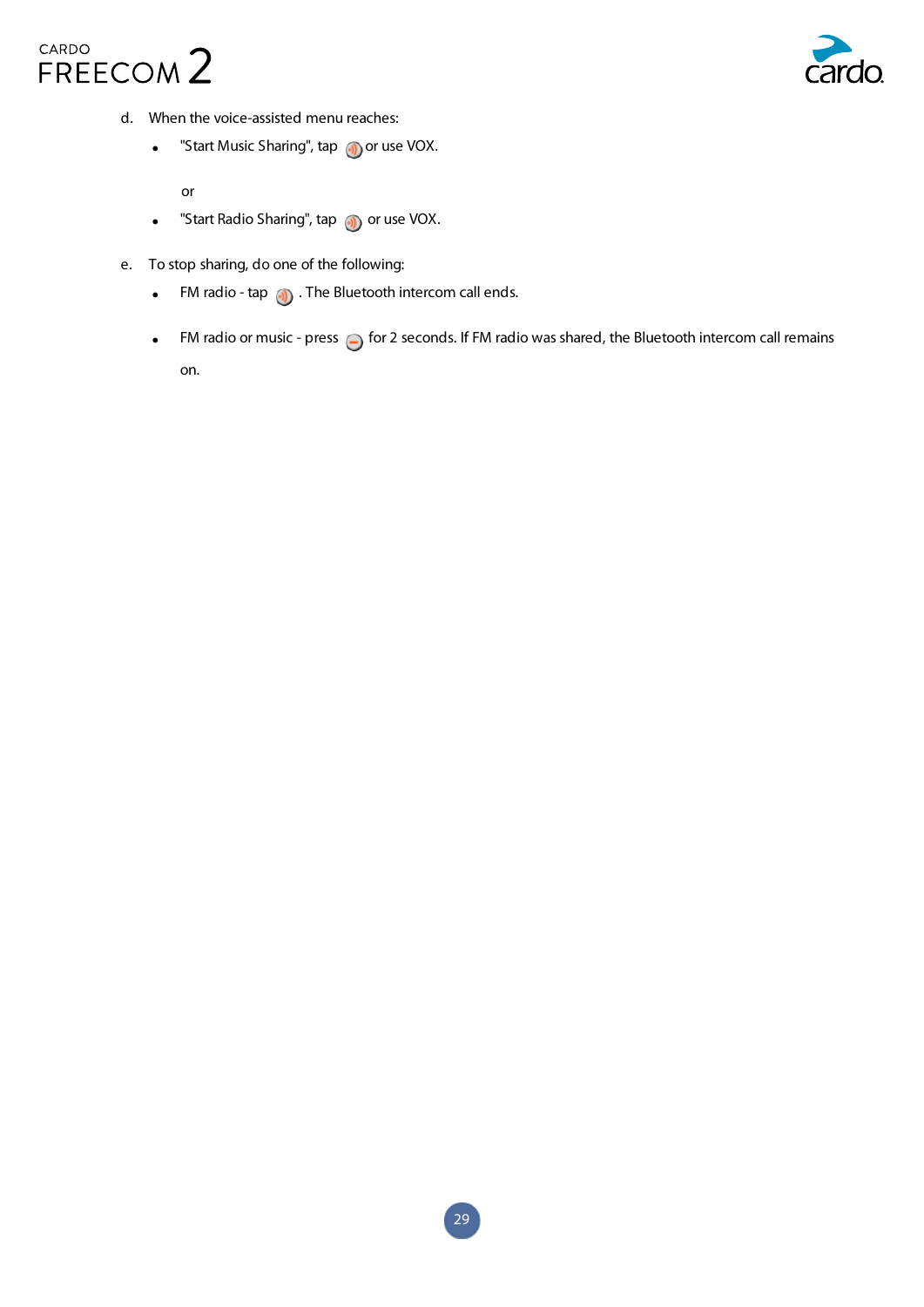

# **6. TROUBLESHOOTING**

# 6.1 SOFT RESET

If your FREECOM 2 stops responding, reset it by either:

- Turning it off and then on again (see Switching Your Unit On/Off on page 6).
- Using the supplied USB cable, connect your computer or wall charger to the FREECOM 2 USB port for 30 seconds.

### **6.2 RESET PAIRING**

This option deletes all paired units and devices.

#### To reset pairing:

• Press  $\binom{3}{2}$  and  $\binom{3}{2}$  for 5 seconds.

### **6.3 RESET TO FACTORY SETTINGS**

This option deletes all paired units, devices and all configuration settings.

#### To perform a factory reset through the unit, do one of the following:

- To use the unit buttons:
	- a. Check that your FREECOM 2 is in Standby (see FREECOM 2 Modes and Events LED Indications on page 33).
	- b. Simultaneously press  $\binom{n}{k} + \binom{n}{k}$  for 5 seconds
- To use the SmartSet app:
	- a. Check that your FREECOM 2 is in Standby (see FREECOM 2 Modes and Events LED Indications on page 33).
	- b. Open the SmartSet app and tap
	- c. Tap Settings.
	- $d.$  Tap **Reset to Factory**.
- To use the voice-assisted menu:
	- a. Tap  $\bigcirc$  and  $\bigcirc$ .
	- b. When the voice-assisted menu reaches "Advanced Features Menu", tap on use VOX.
	- c. When the voice-assisted menu reaches "Reset to Factory Settings", tap  $\binom{m}{n}$  or use VOX.

#### FAQ 6.4

Additional answers to common problems can be found at www.cardosystems.com/faqs.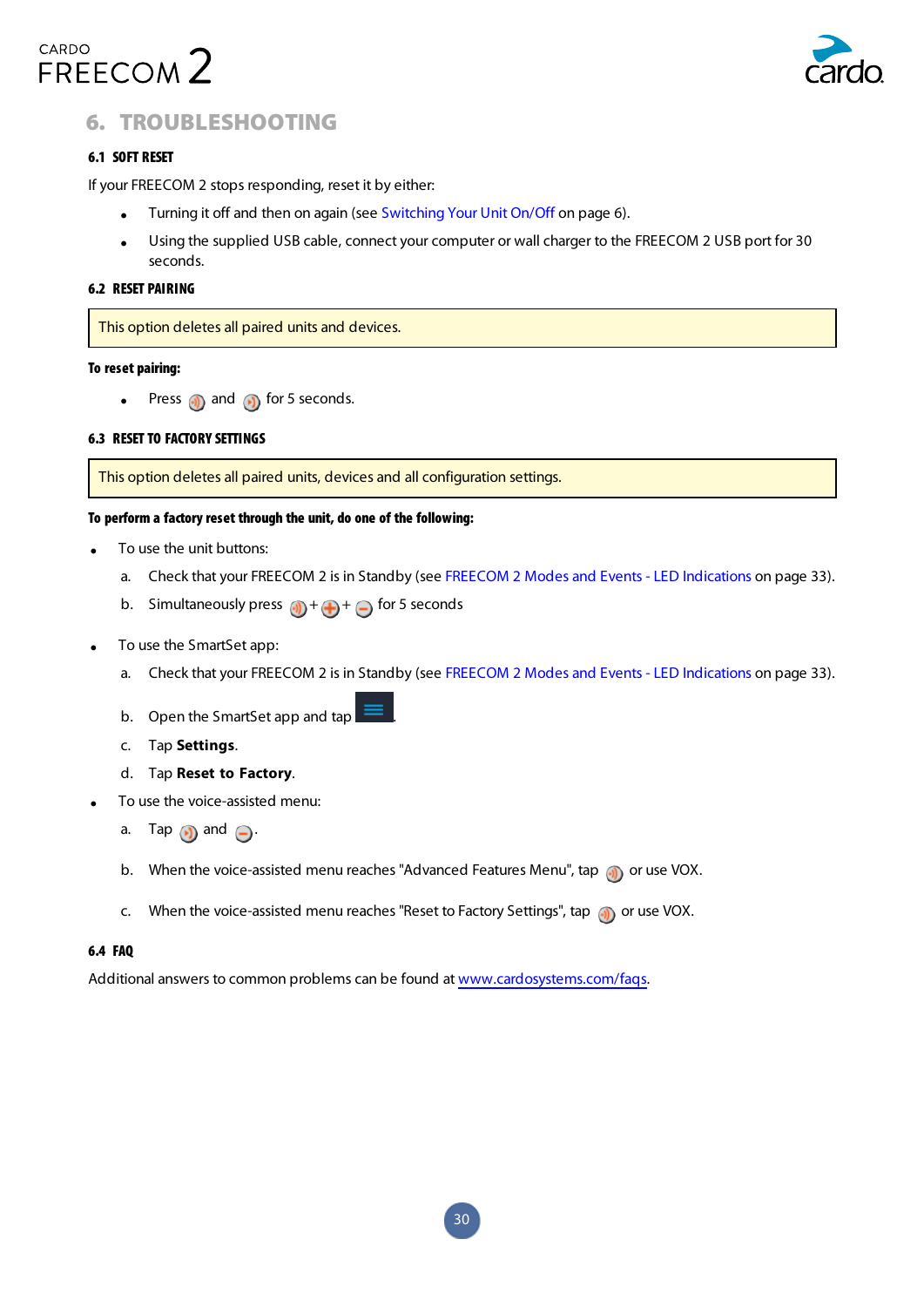



# **7. SUPPORT**

For additional information:

 $\Box$  www.cardosystems.com

 $\boxtimes$  support@cardosystems.com

**36819** USA and Canada: 1-800-488-0363 / International: +49 89 450 36819

Multinational E-commerce companies and online auction websites are not authorized to sell Cardo products and purchases from such sites are at your own risk. To receive warranty or customer service, you must submit original receipts from authorized Cardo dealers.

Products that were imported from North America must be serviced in the USA.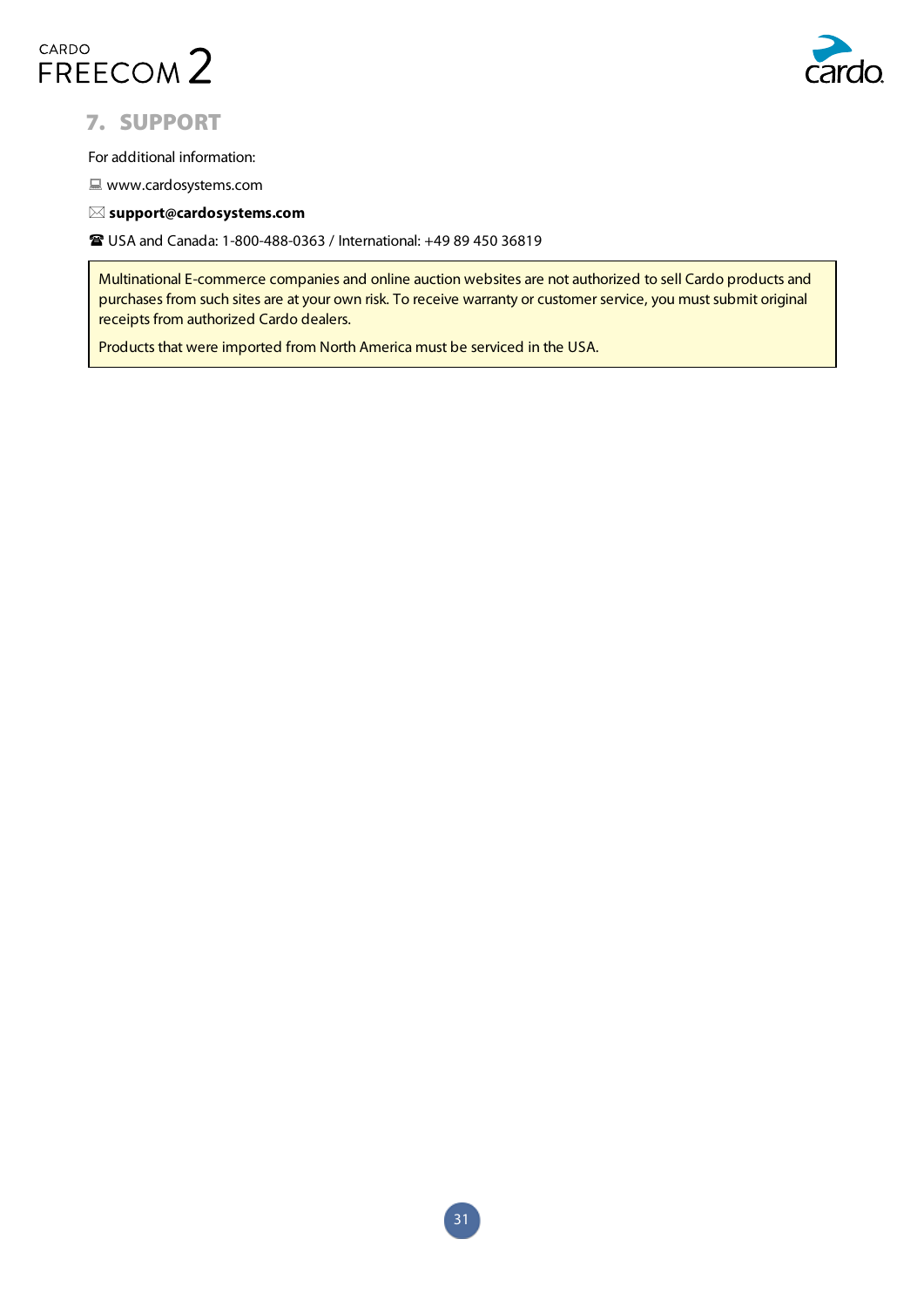

# 8. GLOSSARY

| <b>Term/Abbreviation</b> | <b>Description</b>                                                                                                                                                              |
|--------------------------|---------------------------------------------------------------------------------------------------------------------------------------------------------------------------------|
| A <sub>2</sub> DP        | Advanced Audio Distribution Profile (for music). A protocol for playing music<br>over Bluetooth.                                                                                |
| <b>AGC sensitivity</b>   | AGC (Automatic Gain Control) automatically adjusts speaker volume<br>according to ambient noise and riding speed.                                                               |
| <b>Click-to-Link</b>     | Spontaneous way to instantly initiate one-on-one intercom calls with aother<br>Cardo passenger/nearby rider, without being paired.                                              |
| <b>Device</b>            | Mobile phone, GPS or music player.                                                                                                                                              |
| IC                       | Intercom.                                                                                                                                                                       |
| Language                 | Voice announcements and voice-assisted menus language.                                                                                                                          |
| <b>RDS</b>               | Radio Data System allows the radio to automatically retune to the strongest<br>frequency available for the FM station you are listening to when the signal<br>becomes too weak. |
| <b>Unit</b>              | Cardo or non-Cardo Bluetooth Communication system.                                                                                                                              |
| <b>VOX</b>               | Voice activation (by saying a word or phrase loudly) of certain features for<br>hands-free operation.                                                                           |
| <b>VOX sensitivity</b>   | Adjusts your microphone sensitivity for voice activation while you are<br>riding.                                                                                               |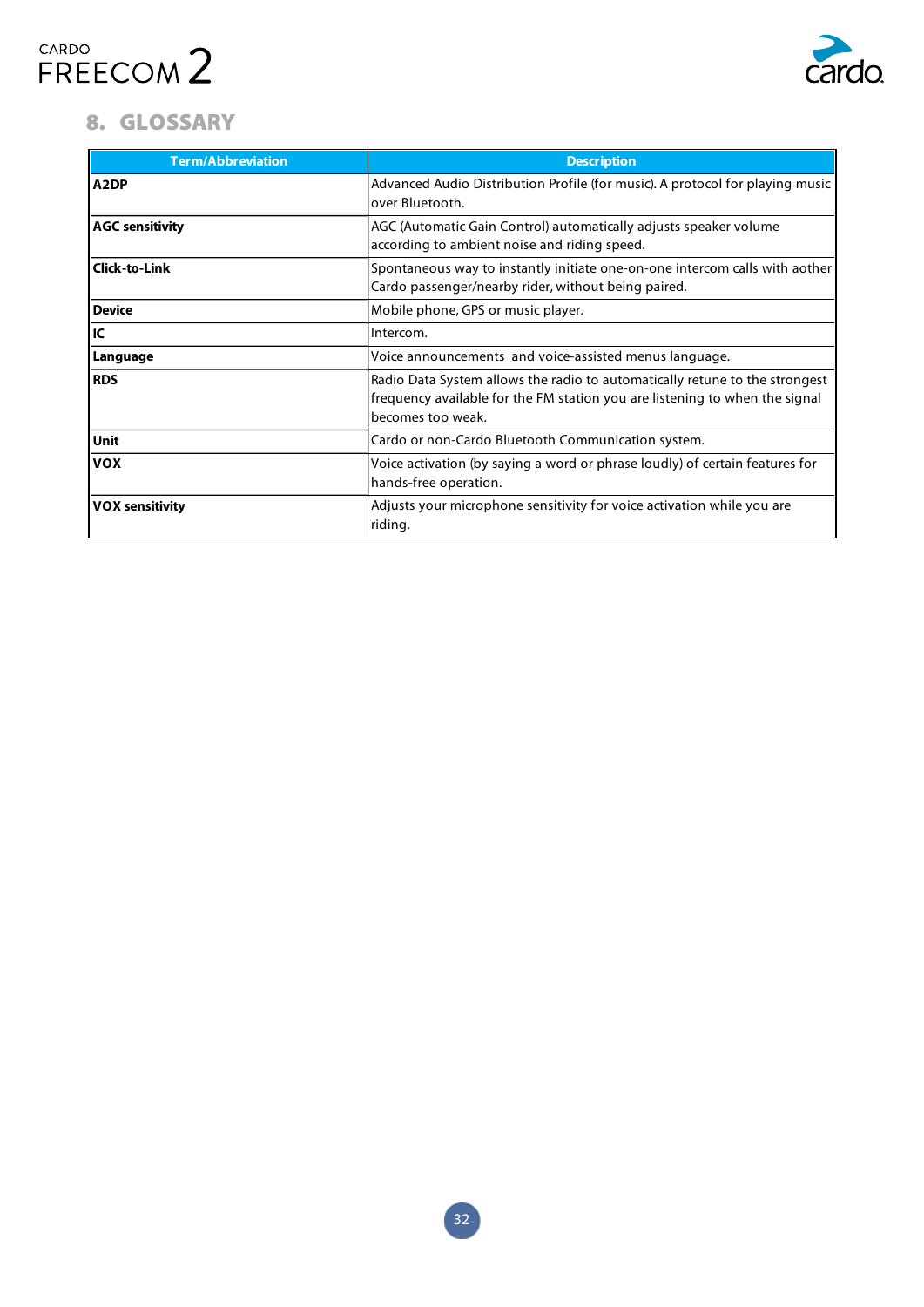



# APPENDIX A. FREECOM 2 MODES AND EVENTS - LED INDICATIONS

Your FREECOM 2 operates in various modes. Each mode consists of a group of features currently available for your use. For example, when FREECOM 2 plays music, it will be in music playing mode, enabling features related to playing music such as skipping to the next and previous tracks.

"Events" are considered to occur whenever you operate a feature and when FREECOM 2's responds. For example, turning on music is an "event".

FREECOM 2's current mode is indicated by the unit LEDs. You also hear voice announcements on your unit for mode changes and events.

The following table shows LED indications for modes and events according to the current battery state.

| <b>LED</b>      | <b>Flashing</b>                                   | <b>Battery State</b>              | <b>Mode or Event</b>                                                                                                                         |
|-----------------|---------------------------------------------------|-----------------------------------|----------------------------------------------------------------------------------------------------------------------------------------------|
| <b>Blue</b>     | Fast (3 times)                                    | Normal<br>Low Battery<br>Charging | Power on                                                                                                                                     |
| <b>Blue</b>     | Slow (repeating every 3 seconds)                  | Normal                            | Standby<br>$\bullet$                                                                                                                         |
| <b>Blue</b>     | Slow twice (repeating slowly every 3<br>seconds)  | Normal                            | Incoming/outgoing call (intercom or<br>$\bullet$<br>mobile)<br>Audio active (intercom, FM, A2DP, GPS,<br>$\bullet$<br>Feature/Settings menu) |
| Off             | Off                                               | Normal<br>Low Battery             | Off<br>$\bullet$                                                                                                                             |
| Purple          | For 2 seconds                                     | Normal<br>Low Battery<br>Charging | Mobile pairing successful<br>$\bullet$<br>Mobile connected<br>$\bullet$                                                                      |
| <b>Purple</b>   | Slow (5 times)                                    | Normal<br>Low Battery             | Reset pairing<br>$\bullet$                                                                                                                   |
|                 | <b>Purple/Red</b> Purple twice slowly and red on  | Charging                          | Incoming/outgoing call (intercom or<br>$\bullet$<br>mobile)<br>Audio active (intercom, FM, A2DP, GPS,<br>$\bullet$<br>Feature/Settings menu) |
|                 | <b>Purple/Red</b> Slow purple and red (repeating) | Charging                          | Standby<br>$\bullet$                                                                                                                         |
| <b>Red</b>      | Slow twice (repeating slowly every 3<br>seconds)  | Low Battery                       | Incoming/outgoing call (intercom<br>$\bullet$<br>ormobile)<br>Audio active (intercom, FM, A2DP, GPS,<br>$\bullet$<br>Feature/Settings menu)  |
| Red             | Fast (repeating slowly every 3 seconds)           | Low Battery                       | Standby<br>$\bullet$                                                                                                                         |
| <b>Red</b>      | Fast (3 times)                                    | Normal<br>Low Battery<br>Charging | Power off<br>$\bullet$                                                                                                                       |
| <b>Red</b>      | For 2 seconds                                     | Normal<br>Low Battery<br>Charging | Passenger/rider connected<br>$\bullet$<br>Set VOX to disabled<br>$\bullet$                                                                   |
| <b>Red</b>      | Remains on                                        | Charging                          | Off<br>$\bullet$                                                                                                                             |
| <b>Red/Blue</b> | Alternating fast                                  | Normal<br>Low Battery<br>Charging | Pairing Mobile 1<br>$\bullet$                                                                                                                |
| <b>Red/Blue</b> | Alternating slow                                  | Normal<br>Low Battery             | Pairing GPS 1<br>$\bullet$                                                                                                                   |